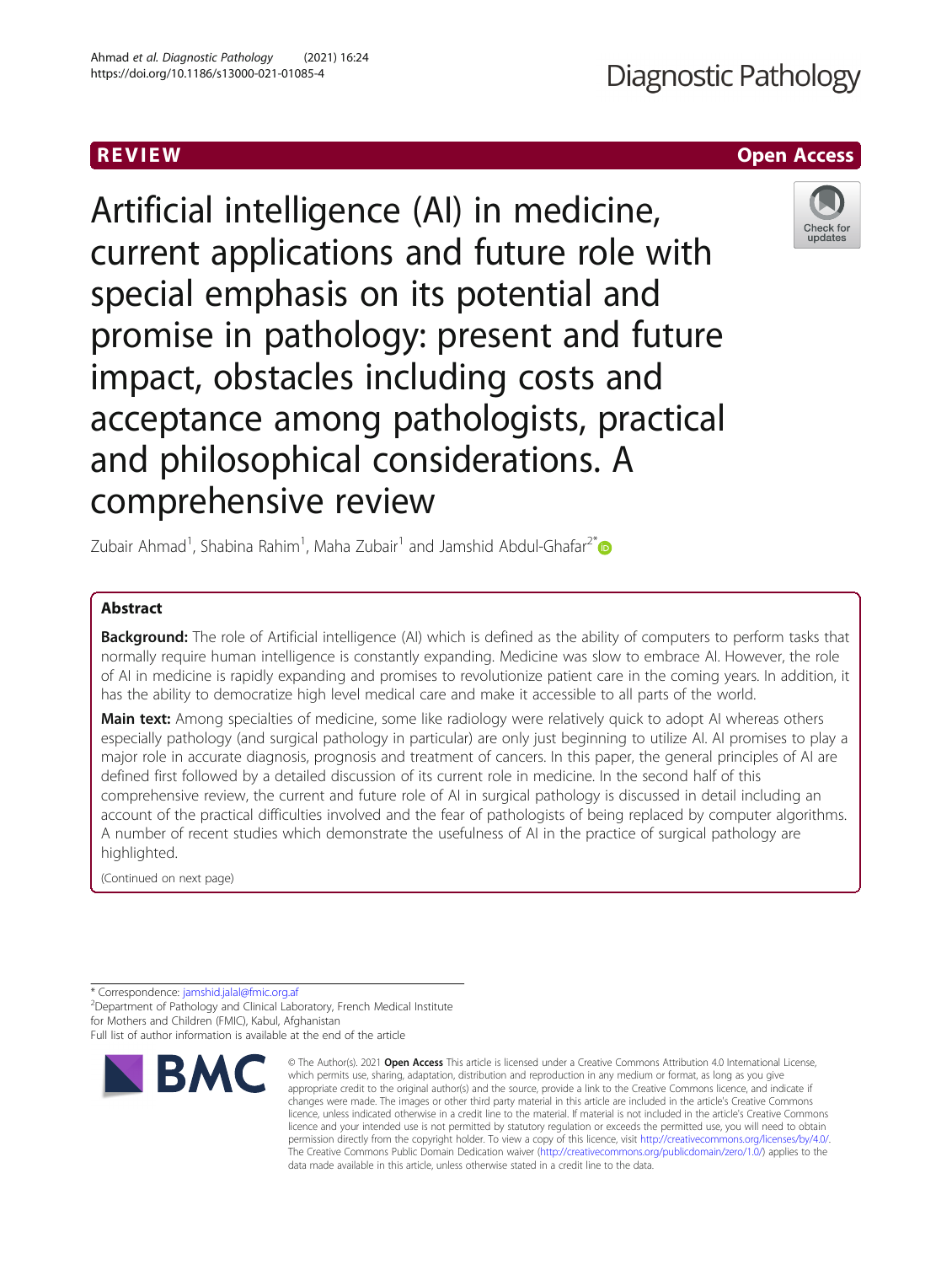# (Continued from previous page)

**Conclusion:** AI has the potential to transform the practice of surgical pathology by ensuring rapid and accurate results and enabling pathologists to focus on higher level diagnostic and consultative tasks such as integrating molecular, morphologic and clinical information to make accurate diagnosis in difficult cases, determine prognosis objectively and in this way contribute to personalized care.

Keywords: Artificial intelligence, Medicine, Pathology

# Introduction

The role of Artificial intelligence (AI) in the field of medicine is constantly expanding. AI promises to revolutionize patient care in the coming years with the aim of optimizing personalized medicine and tailoring it to the use of individual patients. Medicine embraced AI slowly. Some specialties such as radiology were quick to adopt AI. Others like pathology are only now beginning to utilize AI in clinical use. In this article, we will start by describing the general principles of AI. We will then analyze its current role in medicine in general by looking at various examples of its applications in specialties such as radiology and oncology. In the second half of this review, we will discuss the current and expected future role of AI in surgical pathology, the practical, financial and regulatory difficulties involved, the future of the microscope and the fear of pathologists of being replaced by computer algorithms. We will also discuss a number of recent studies which highlight the usefulness of AI in the practice of surgical pathology.

# Main text

# General principles and definitions

AI can be defined as the ability of computers to perform tasks that normally require human intelligence. It refers to the development and programming of computers and devices having human-like characteristics which can perform diverse complex functions such as driving an automatic car, diagnosing a medical condition, discovering fraud and money laundering, interpreting legal advice, proving mathematical theorems etc.

# Machine learning (ML)

a subfield of AI, is defined as a computational system based on a set of algorithms that attempts to analyze vast and diverse data by using multiple layers of analysis. There are a number of ways in which a computer can be programmed to make intelligent judgments and it is essential to use the right algorithms for specific purposes. ML is one of the commonest AI techniques used for processing big data. It is a self-adaptive system that provides increasingly better analysis and patterns with experience and newly added data. These techniques have evolved hand – in – hand with the digital era which has brought about an explosion of data in all forms from all parts of the world. Enormous amount of data, known simply as big data is easily and readily accessible and can be shared through applications like cloud computing.

ML applies statistical methods to automatically learn from data and experience without explicit instructions. It has seen an explosion of interest in recent years. One technique in particular, known as deep learning, has produced ground breaking results in many important problems including image classification and speed recognition.

Recent growing interest and efforts to incorporate AI into any number of industries is mainly due to the rise of deep learning. Also known as deep neural learning or deep neural network or convoluted neural network (CNN), it is a type of machine learning algorithm that uses multiple layers of data for example multiple layers of image processing to access higher level features from the image. It is a function of AI which is inspired by the neurons of the human brain and imitates the functioning of the human brain in processing data and creating patterns which can be used in decision making. It is capable of learning unsupervised from data. Deep or convoluted neural networks are the most used ML techniques in the biomedical world. These artificial neural networks are interconnected and follow mathematical models. Their field of application is vast and allows the management of 'big data' in genomics and molecular biology. They are most commonly applied for analyzing visual images.

Through deep learning, AI recognizes patterns using various forms of neural networks based on the availability of big data repositories. The process is inexpensive and the computational processing power is easily accessible. The neural networks can acquire data rapidly via image scanners, digital cameras, remote sensors, electronic appliances or the Internet of Things (IoT). AI has the ability to learn from both unstructured and unlabeled data. It uses a hierarchical level of artificial neural networks to carry out the process of ML. Artificial neural networks used in AI are built, as mentioned above, like the human brain with neuron nodes connected together like a web. This is in contrast with traditional computer programs which build analysis with data in a linear way. The hierarchical design of deep learning systems enables machines to process data via a nonlinear approach [\[1](#page-14-0)].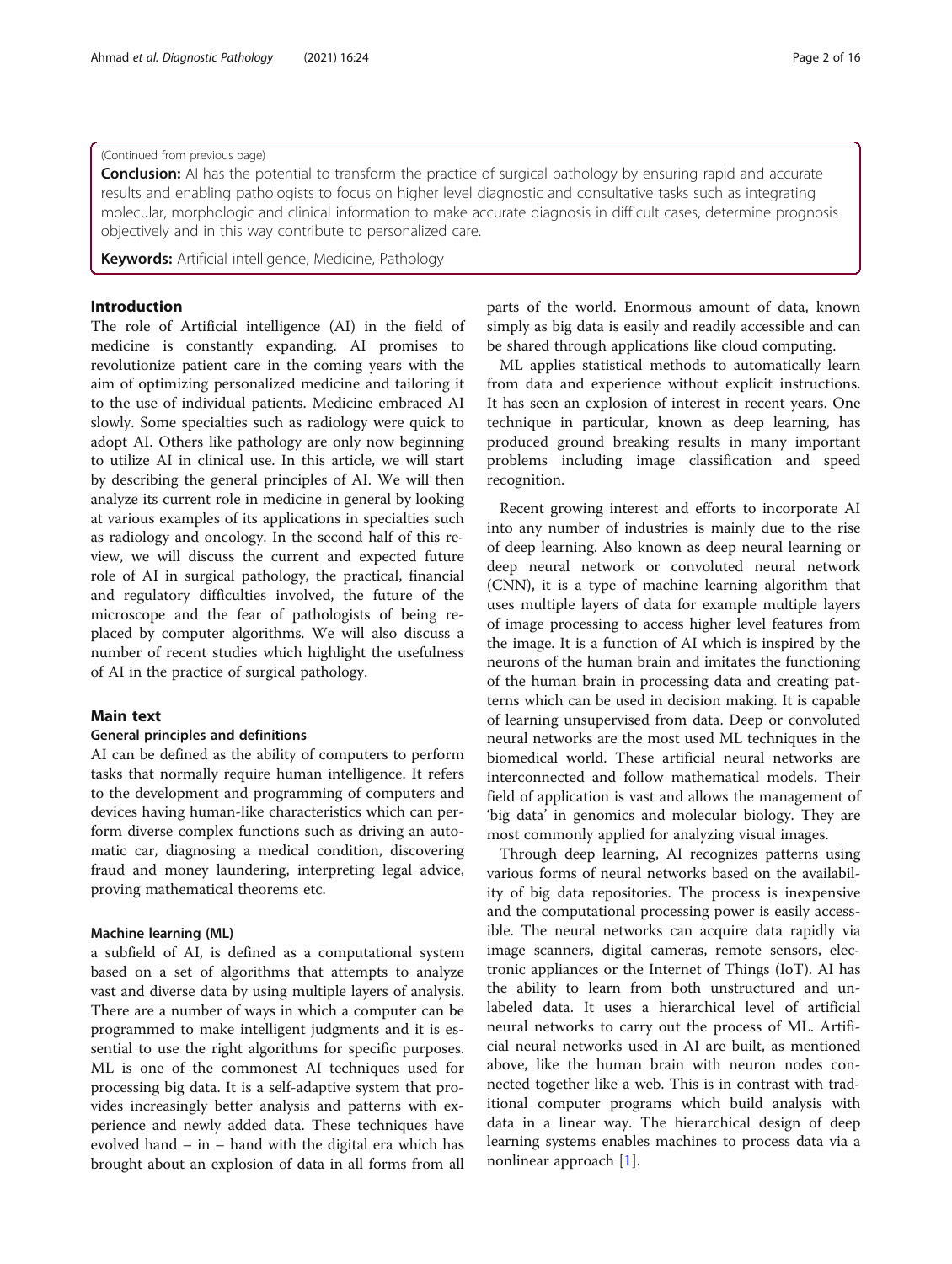Big data is usually unstructured and is so vast that it could take years, even decades for humans to understand it, process it and obtain relevant information from it. The unaided human brain cannot extract meaning from such vast data sets. Thus, it is necessary to use computers to identify patterns and associations and make inferences and predictions from the data. Companies in all spheres and fields have now realized the incredible potential of unraveling this wealth of information and are increasingly adapting to AI systems. Exponential growth in computing power, data storage and sensing technology is producing a new world in which incredible amount of data can be captured and analyzed.

Owing to the breakthrough of deep learning, AI rapidly developed in the 2010s. Utilizing highly advanced computer processing power and software technology, AI is expected to radically change our lives, industries and society as a whole. It has now entered the era of fullscale practical dissemination.

#### AI in medicine, the present and the future

Advances in ML algorithms are resulting in the replication of many medical tasks which currently require human expertise by AI systems at levels of accuracy similar to or greater than that achieved by human experts. In medicine, deep learning applications are increasingly being trained with large amounts of annotated data sets freeing medical specialists to focus on more productive tasks and projects. The potential of AI in medicine is limitless and can serve as a great boon to improve health care delivery in clinical practice.

According to Goldenberg et al., computer based decision support systems based on ML have the potential to revolutionize medicine by performing complex tasks that are currently assigned to specialists. ML systems can increase diagnostic accuracy, increase efficiency of thorough puts, better streamline clinical workflow, decrease human resource costs and improve treatment choices [\[2](#page-14-0)].

However effective use of AI in medicine requires synergistic transdisciplinary competencies. In medicine, recent promising biomedical and biomarker discoveries notwithstanding, individually tailored care is still far from reality and novel therapies which emerge from preclinical trials are very rarely translatable to evaluation for their diagnostic and therapeutic potential. The discrepancy between experimental data on new anticancer molecules and their actual use in diagnosis and therapy is due to a number of factors which include biological differences between human disease and animal models, inconsistencies in experimental methodologies, wrong interpretation of experimental results, lack of validation of such data by pathologists with long term experience in animal cancer models etc. For example, personalized care in oncology requires the synergistic combination of several disciplines such as nuclear medicine, radiology and surgical pathology which represent complementary approaches to diagnosis, prognosis and evaluation of therapeutic response. A structural collaboration model between these disciplines can accelerate the achievement of a medical paradigm which takes into consideration the uniqueness of every human being. A recent study examined fifteen papers focusing on early and accurate diagnosis of breast, lung and prostate cancer and lymphoma using innovative AI applications. One example was the application of a deep neural network in discriminating between malignant breast cancer lesions in mammographic images. The authors of this study were confident that the data they examined provides the scientific rationale for further investigations in translational medicine based on the combination between surgical pathology, radiology and nuclear medicine [[3\]](#page-14-0).

ML is pioneering a new paradigm for scientific research. Traditionally, the classic 'hypothesis testing' approach is used in research in which processing of data leads to explanatory mechanisms which then suggest further experiments that in turn lead to classic findings. As a result of rapid technological advances, however, many experiments now collect vast amounts of information and can be considered 'hypothesis generating'. Investigations in genomics and other-omics are cases in point. The advent of image digitization has led to experiments which generate enormous gigabytes or terabytes of data. Fortunately, advances in deep learning allow the derivation of important qualitative and quantitative information from images, putting visual observation on the same playing field as molecular analysis. Since deep learning is also very useful for- omic analysis, it allows the amalgamation and interpretation of image based data with – omic information, allowing this data to be used for providing new and more accurate knowledge. In this new hypothesis generating paradigm, we hunt for meaning in a huge data set instead of proceeding one logical step at a time from observation to better explanations. Thus deep learning has turned the scientific process on its end [\[4\]](#page-14-0).

AI has already become a major element in the health care landscape. It has already become a reality providing value in many fields of medicine for example in assessment of skin lesions, evaluating fundus retinography for detection of diabetic retinopathy, radiologic diagnosis for example interpretation chest radiographs etc. These examples highlight the value of AI in aiding clinicians to improve quality, safety, diagnosis and democratization of care. For example, AI has enable radiologists to read imaging studies from anywhere in the world at their own institution bringing expert care to parts of the world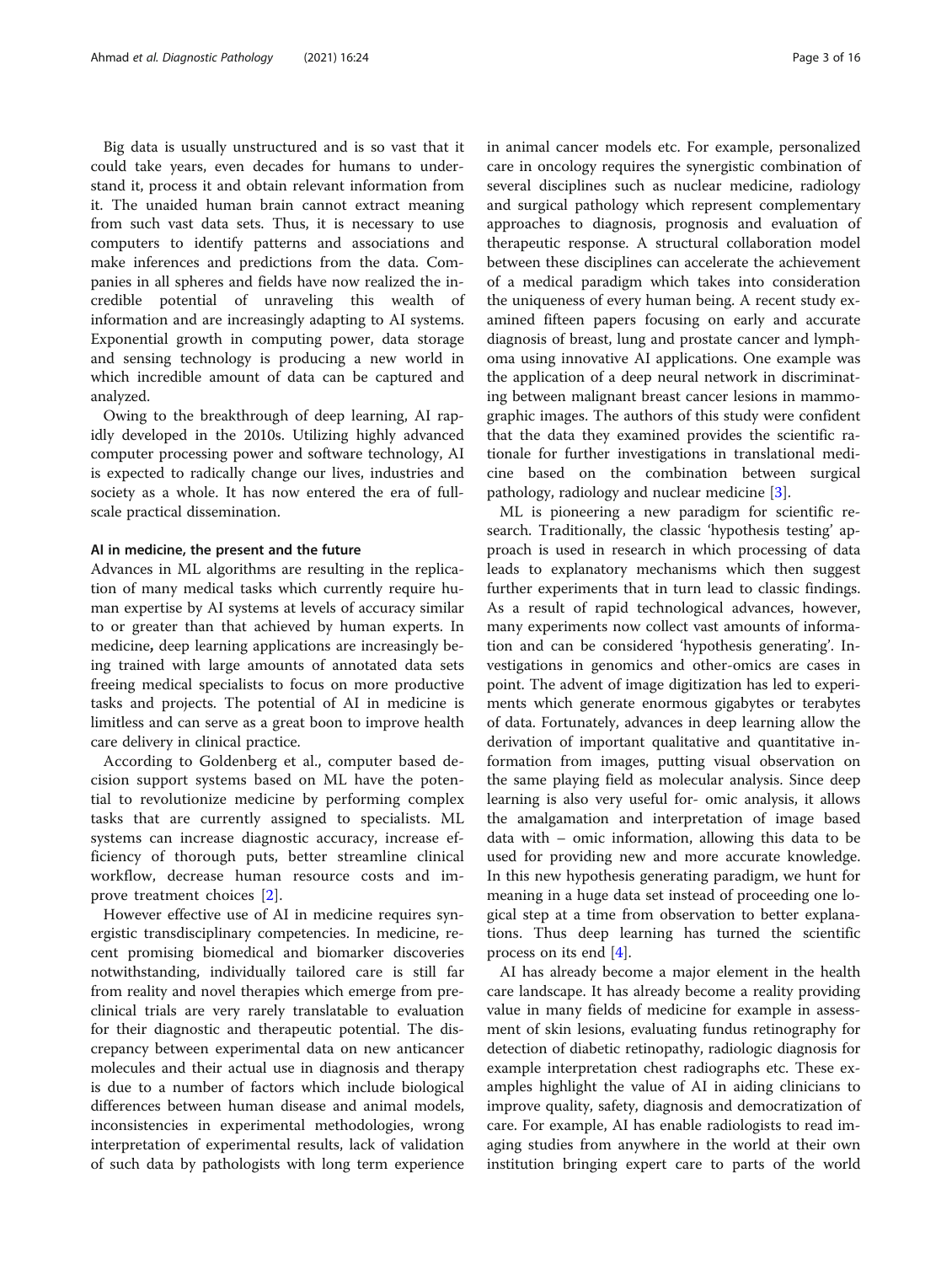where it is not available. In using AI for better medical care the investment of time and manpower to validate model data sets is a major hurdle. Because Deep learning AI identifies patterns, the data used to train the AI model must be validated by medical specialists. Additional financial resources and considerable time are required to perfect AI models which can be deployed with confidence to assist in medical practice.

The question of legal responsibility will need to be resolved before AI can become common place in medicine especially in imaging specialties such as radiology and pathology. Who will be held accountable for an action resulting from an AI based decision? Who will be responsible for an error made through the use of an AI program? It cannot be emphasized enough that legal responsibility is a significant consideration in the medical field when implementing new technologies or procedures or when developing new drugs. Use of AI is new in medicine and no legal precedents are available. No matter how much more accurate AI tools are compared to their human counterparts, the possibility that data might be misinterpreted through false positive and false negative findings cannot be excluded. The issue of legal responsibility for AI based decisions in medicine is further complicated and obscured by the lack of clarity and confusion regarding major issues such as processing of sensitive personal information and data collection, consent, transparency, storage etc. The human element will remain an important factor in incorporating AI into wide practice in hospitals. In pathology, even if the process is completely automated with a routine digital imaging system and data base management, human agreement will likely be essential [\[5](#page-14-0)].

Although health care was slow to adopt AI, the pace of implementation is now accelerating at an impressive rate. In 2014, the acquisition of AI startups in health care was about 600 million dollars. In 2021, it is anticipated to reach 6.6 billion dollars. One reason health care is ripe for AI is "big data". The health care industry has rich data sets which are ideal for AI [\[6](#page-14-0)]. Personalized care is the major objective of both basic and translational cancer research. Building an intelligent automated entity to evaluate, diagnose and treat patients in research settings is arguably the easiest part of designing an end – to- end medical AI system. There is a lot of hype and hopes surrounding emerging AI applications in medicine but the brittleness of these systems, the importance of defining the correct frameworks for their application and the need to ensure vigorous quality control including human supervision to avoid driving patients on 'autopilot' towards unexpected, unwanted and unhealthy outcomes are essential factors that need to be acknowledged. Since modern machine learning algorithms perform complex mathematical transformations to the input data, errors made by computational systems will require extra vigilance for detection and interpretation [\[7\]](#page-14-0).

AI will in all probability transform clinical practice over the next decade. As AI building an intelligent automated entity to evaluate, diagnose and treat patients in research settings is arguably the easiest part of designing an end –to- end medical AI system. There is a lot of hype and hopes surrounding emerging AI applications in medicine but the brittleness of these systems, the importance of defining the correct frameworks for their application and the need to ensure vigorous quality control including human supervision to avoid driving patients on 'autopilot' towards unexpected, unwanted and unhealthy outcomes are essential factors that need to be acknowledged. Since modern machine learning algorithms perform complex mathematical transformations to the input data, errors made by computational systems will require extra vigilance for detection and interpretation [[7\]](#page-14-0).

AI will in all probability transform clinical practice over the next decade. As AI technologies are evolving at a fast pace and machine learning models are being updated with additional pieces of information, regulatory approval is essential. Recently, the Food and Drug Administration (FDA) announced a pilot certification approach that inspects both the AI developers and the product itself [\[8](#page-14-0)]. Such steps can ensure public trust in novel medical AI applications. Even if an AI system is designed only to advise physicians or health care personnel rather than to carry out the actual diagnosis and treatment tasks, it may still result in unintended harmful consequences. A recent study showed that overreliance on decision support systems resulted in increased false negative rate in radiology diagnoses compared with the study scenario when the computer-aided diagnostic system was unavailable to the same group of radiologists- this is termed confirmatory bias. In addition, inexperienced medical practitioners may overreact to excessive warning messages - this is termed alert fatigue. Thus, AI developers need to address these challenges even if the systems only play an advisory role.

Trust in medical technology is closely related to its anticipated utility. If a perception emerges that a new technology is harmful and has untoward consequences, then the barriers to its acceptance will become next to insurmountable. This issue becomes even more complicated if the technology is complex and the general public and even the domain expert cannot fully evaluate its efficacy and potential hazards. This is termed 'Frame Problem'. Frame problem can cause medical errors that will draw the attention of the public and lead to law suits against companies or organizations using, deploying or developing medical AI applications. The 'black box' nature (lack of full disclosure and information about the technology)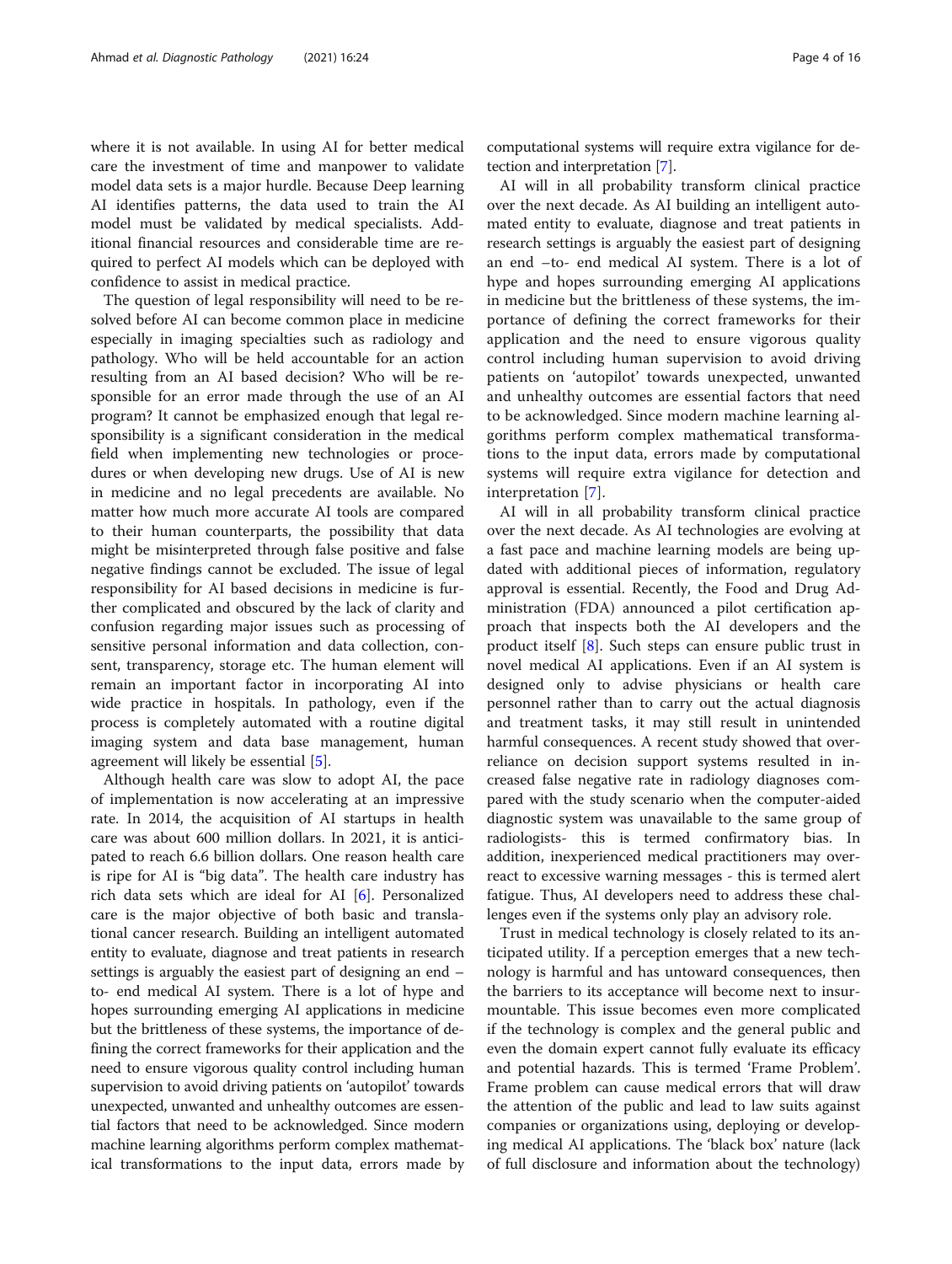of modern machine learning algorithms may further exacerbate and aggravate the issue. High profile examples of harmful or inadequate performance will result in extra scrutiny of the whole field and may hinder the development of more robust AI systems. It must be kept in mind that data driven AI algorithms are not immune from the 'garbage - in garbage – out' rule. ML algorithms are designed to identify the hidden patterns of the data and generate output projections based on what they have seen in the past. As many input data sets contain artifacts or biases, the models learnt from such data carry those biases and can potentially amplify them with harmful consequences for the patients. Thus, optimized machine learning models in medicine can be confounded by their training data, may not reflect an objective clinical assessment and lead to partiality and mistakes. Thus, great attention needs to be paid to data quality and provenance in order to foster 'patient trust' in AI systems and to avoid unethical practices even if only due to negligence. However, this is an expensive task. In other words, since modern machine learning algorithms make complex mathematical changes to the input data, biases and errors made by computational systems will require extra vigilance to detect and interpret [[9\]](#page-14-0).

Let us now examine various examples of the application of AI in various subspecialties of medicine including gastroenterology, ophthalmology, dermatology, surgery, radiology, oncology etc. The promise of AI in health care is the delivery of improved quality and safety of care and the potential to democratize expertise.

Nakagawa et al. developed a deep learning based AI system for assessment of superficial esophageal squamous cell carcinoma (SCC). Invasion of tumor depth is a critical factor which affects the choice of treatment. However, assessment of cancer depth is subjective and inter observer variability is common. The authors obtained 8660 non-magnified endoscopic (non-ME) and 5678 ME images as training data set and 405 non- ME images from 155 patients as validation set. The system showed sensitivity and specificity of 90.1 and 95.8% respectively and its performance in diagnosing depth of invasion in superficial SCC was comparable to that of experienced endoscopists [[10](#page-14-0)].

Similarly, Horie et al. developed a deep learning CNN and tested its ability to diagnose esophageal SCC and adenocarcinoma. They retrospectively collected 8428 training images of known esophageal carcinoma from 384 patients at their hospital and then prepared 1118 test images from 47 patients with esophageal cancer and 50 patients without cancer to evaluate diagnostic accuracy. The CNN took just 27 s to analyze the test images with a sensitivity of 98%. It detected all cancers less than 10 mm in size. The authors were confident that more

training would lead to even greater diagnostic accuracy thus facilitating early diagnosis with consequent better prognosis for patients with esophageal cancer [[11](#page-14-0)].

Hirasawa et al. developed a CNN to detect gastric cancer in endoscopic images. They trained their CNNbased diagnostic system using 13,584 endoscopic images of gastric cancer. To evaluate the diagnostic accuracy, an independent test set of 2296 images collected from 69 consecutive patients with 77 gastric cancer lesions was applied to the constructed CNN. The CNN correctly diagnosed 71 of 77 cancer lesions with an overall sensitivity of 92.2%. 70 of the 71 lesions (98.6%) with a diameter of 6 mm or more as well as all invasive cancers were correctly detected. All missed lesions were superficially depressed and differentiated – type intra mucosal cancers that were difficult to distinguish from gastritis even for experienced endoscopists. Thus, the system developed by Hirasawa et al. was able to process numerous stored endoscopic images in a very short time with a clinically relevant diagnostic ability and could be applied to daily clinical practice to reduce the burden of endoscopists [[12\]](#page-14-0).

Esteva et al. developed a deep CNN to discriminate between the most common skin cancers including malignant melanoma. They compared their algorithm against 21 board certified dermatologists in evaluating biopsy proven clinical images and demonstrated at least equivalent if not outright superiority. The authors suggested that mobile devices, like smart phones, could be deployed with similar algorithms, permitting potentially low cost universal access to vital diagnostic care anywhere in the world  $[13]$  $[13]$ . Digital pathology is becoming the new standard of care in dermatology and personalized medicine. This collaboration between dermatopathology and dermatology (personalized dermatology) is aimed at therapy tailored to the specific needs of each patient [\[14](#page-14-0)].

In another recent study, Gulshan et al. applied a deep CNN approach to a test set of more than 128,000 retinal fundus images from adult patients with diabetes to identify referable diabetic retinopathy. The algorithm that they developed demonstrated a very high sensitivity and specificity for detecting referable diabetic retinopathy and macular edema. This study showed that AI will not be used to replace physicians but rather to perform simple, cost effective and widely available examinations and analyses which could help identify at risk patients who require referral for specialty care while reassuring other patients that retinopathy was not present [\[15](#page-15-0)].

In a recent study, Dong et al. used machine learning algorithms to predict the disease course of Crohn's Disease in Chinese patients. Crohn's disease is a complex disease and it is difficult to predict its course. Their proposed machine learning model accurately predicted the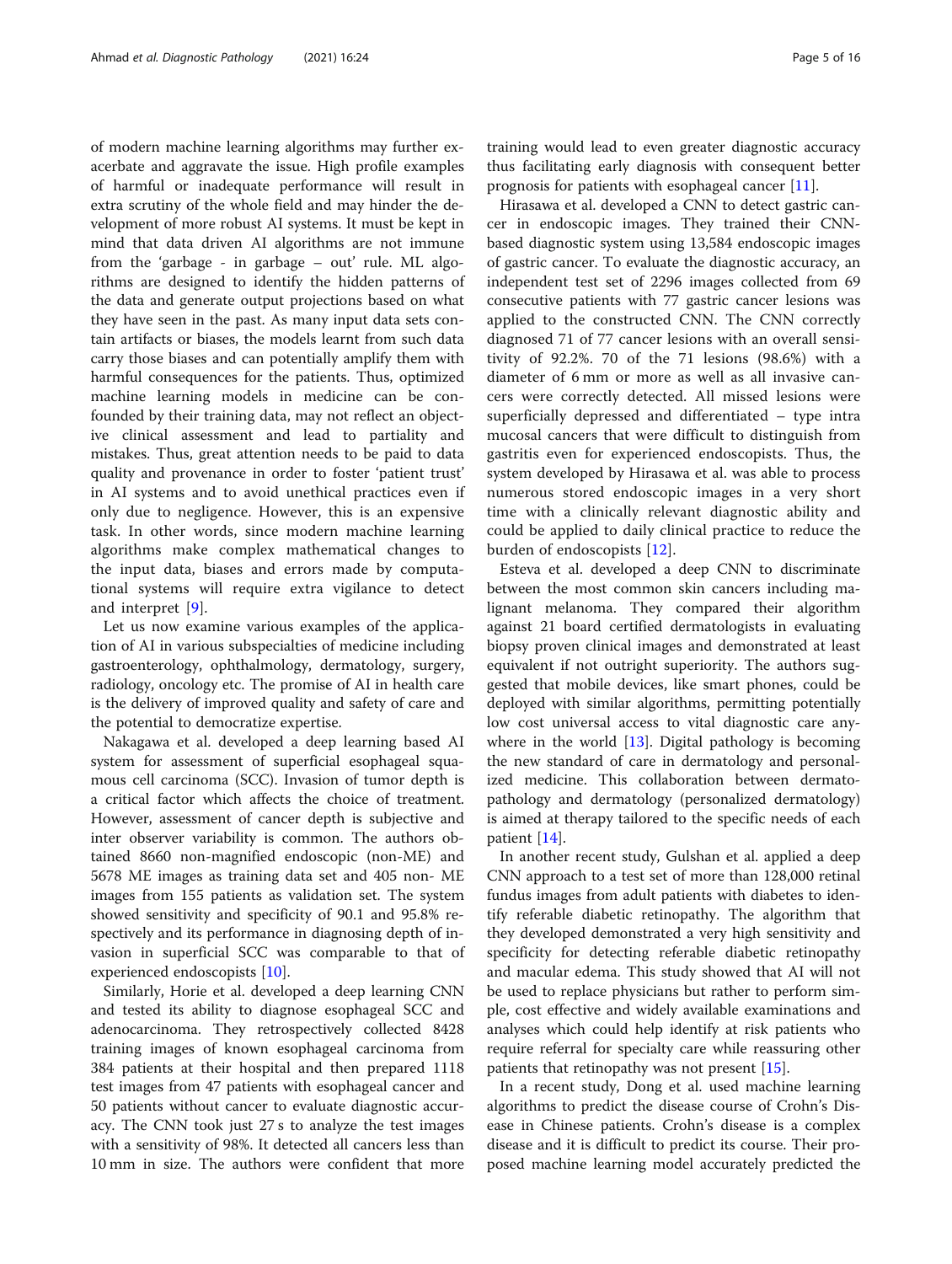risk of surgical intervention in their patients. The authors were confident that it could be used to design treatment strategies tailored to individual Cohn's Disease patients [[16\]](#page-15-0).

Even in surgery, the same critical question is now being asked. How will the digital revolution and AI change surgical practice? How will it translate in the practice of surgery? A recent study by Wall and Krummel believes that AI may impact surgery in the near future in three main areas. These include enhancement of training modalities, cognitive enhancement of the surgeon and procedural automation. The authors admit that there have been unanticipated missteps in the use of these technologies but have little doubts about their adoption in surgical practice. The authors agree that the promise of big data, AI and automation in surgery is high and believe that surgeons in the near future will need to become "digital surgeons" and must be prepared to adopt smarter training modalities, supervise the learning of machines that can enhance cognitive function and ultimately oversee autonomous surgery without allowing for a decay in their operating skills [\[17](#page-15-0)].

#### AI in radiology, already a success story

In radiology, AI is improving accuracy in diagnostic imaging. As patient images can be directly acquired in digital form for central archival and soft copy review, radiology practice has readily incorporated AI into clinical practice. An established digital imaging infrastructure has allowed a seamless embedding of AI into the radiology workflow. Large amounts of data can be translated and transmitted within minutes. For patient images generated by different imaging modalities such as X-ray, Magnetic Resonance Imaging (MRI), Computed Tomography (CT), ultrasound, and mammogram, deep learning AI can be automated to pinpoint accurately the areas of interest and diagnosis. Image recognition using AI with deep learning through CNNs has dramatically improved and is being increasingly applied for diagnostic imaging [\[5](#page-14-0)].

Radiology converted to digital images more than 25 years ago. It is well positioned to deploy AI for diagnostics. Several studies have shown considerable success in the use of AI for evaluating a variety of scan types including mammography for breast lesions, CT scans for lung nodules and infections and MRI images for brain tumors. By converting to digital images, radiology eliminated film, chemicals, developers and storage of films and solved problems related to loss of films and transport of films to where they are needed for example intensive care units (ICUs), operating rooms (ORs) and emergency departments. There was inherent value within these images for greater learning using computers to improve the quality, safety and efficiency of radiologists. However, the role of radiologist remains crucial. For example, chest x-ray films with atypical features would still need to be reviewed by radiologists to ensure that artifacts or unusual clinical contexts were adequately captured. An AI system will need to be continually calibrated by human feedback.

Lee et al. developed a deep learning based computeraided diagnosis (CAD) system for use in diagnosis of cervical lymph node metastases by CT scan in thyroid cancer. The authors collected 995 axial CT images (647 benign and 348 malignant) from 202 patients who underwent CT for planning of surgery. Their system was able to classify cervical lymph node metastases with a high degree of accuracy. The authors believe that their model may be useful in the clinical setting for the above purpose [[18](#page-15-0)].

A 2019 radiology based study tested the effect of AI in automatic identification of lung cancer nodules (1 mm and 5 mm thick) by CT in patients with stage T1 lung cancer and compared the results with manual screening of T1 lung cancer nodules by CT. It needs to be understood that using CT to screen lung cancer nodules is a huge workload. The AI recognition technology used in the study learned by computer neural network methods 5000 cases of stage T1 lung cancer patients with 1 mm and 5 mm thickness nodules. Following this learning, 500 cases of chest CT in stage T1 lung cancer patients with 1 mm and 5 mm thickness nodules were tested with AI and results were compared with those of artificial manual reading by radiologists. The detection rates were similar and no significant differences were noted. Thus, automatic learning of early lung cancer chest CT images by AI showed high specificity and sensitivity for early lung cancer identification and may prove invaluable in the near future in assisting doctors in the early diagnosis of small lung cancer nodules [[19](#page-15-0)].

Value of a synergistic approach between disciplines using AI for cancer prognostication and therapy: AI, through the use of convolutional networks is also expected to play an important role in prediction of cancer outcome. Survival outcome is the most important outcome for cancer patients so that they can plan for themselves and their families. Thus, determining cancer progress is crucial to controlling suffering and death due to cancer. As the histologic diagnosis of cancer is an essential initial step in determining the line of therapy, pathologists have a great responsibility in the diagnosis of cancer. Histologic grading and staging systems based on the size or extent of invasion of the primary tumor, involvement of regional lymph nodes and presence or absence of distant metastases are currently used to predict the biologic behavior of cancer. In addition to histology, several other tools including genomic markers, gene expression and epigenetic modifications are also used to predict outcome in cancer patients [[20\]](#page-15-0).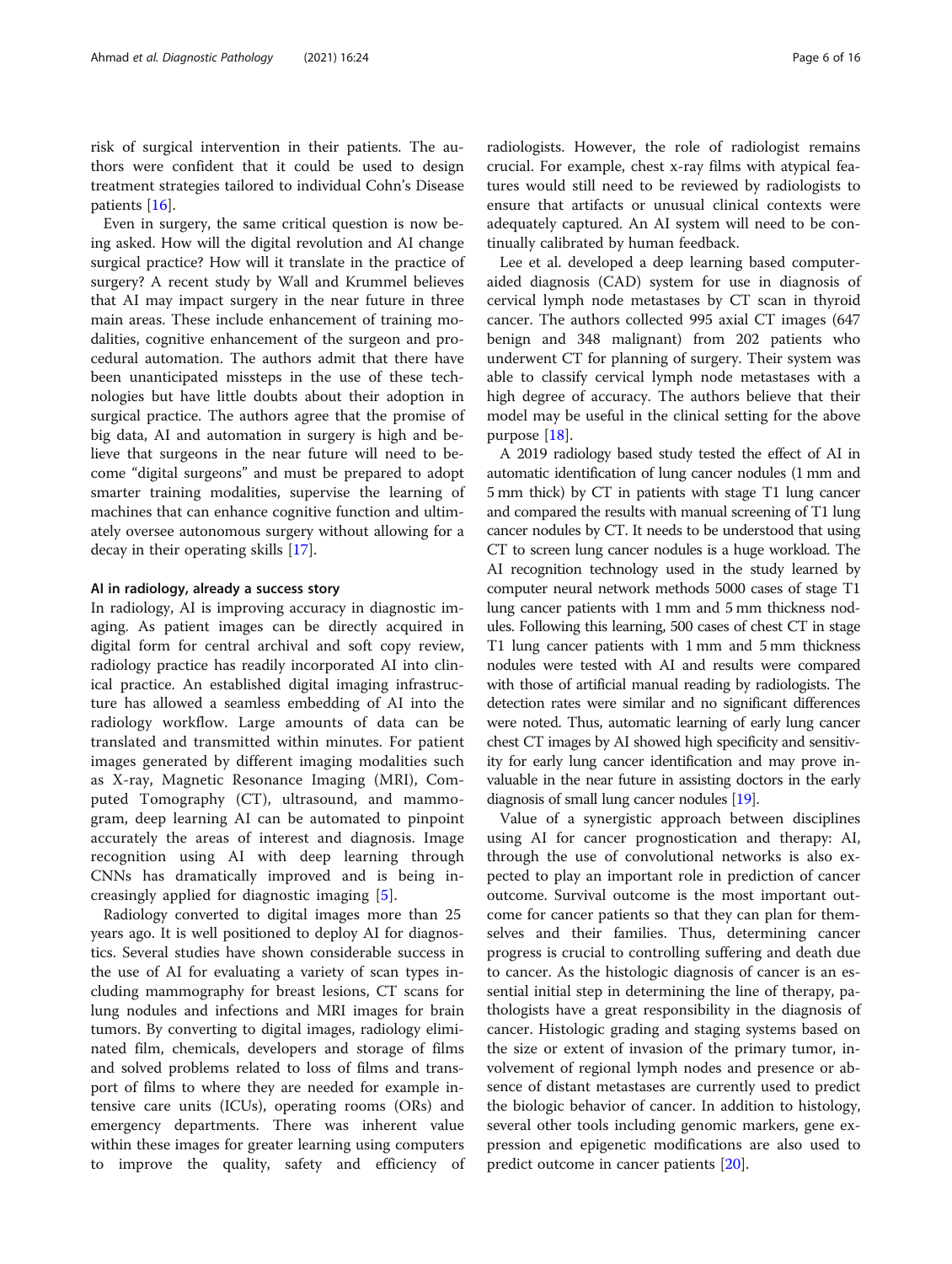Since personalized medicine is the main objective of cancer research, it is essential to form an alliance between imaging diagnostics (radiology and nuclear medicine) and surgical pathology since a structured collaboration model between these disciplines can speed up the achievement of a paradigm for personalized medicine. A recent study presented automatic glioma grade identification from MRI images using deep convolutional neural network. Glioma images were collected from government hospitals and the AI system categorized the tumors into four grades: low grade glioma, oligodendroglioma, anaplastic glioma and glioblastoma multiforme. The results showed reasonably good performance with high classification accuracies [\[21](#page-15-0)]. Another recent study by Mobadersany et al. utilized digital pathology images and genomic markers to predict overall survival of brain tumors. The authors examined the ability of AI in predicting overall survival in diffuse gliomas. Histologic grading and genomic classifications have independent prognostic power in such predictions. Until the recent past, histologic diagnosis and grading were used but the recent emergence of molecular subtyping has resolved the uncertainty related to lineage. Criteria for grading gliomas need to be redefined in the context of molecular subtyping. Improving the accuracy and objectivity of glioma grading will directly impact patient care by identifying patients with aggressive disease who require more aggressive therapeutic regimens and sparing those with less aggressive disease from unnecessary treatments. Currently, all grade III and IV diffuse gliomas are typically treated very aggressively with radiation and concomitant chemotherapy. In the above mentioned study, the AI software learned about survival from histologic images and created a unified framework which interpreted histology and genomic biomarkers for predicting time to event outcomes. The ability of predicting patient outcomes by AI was found to be more accurate than that of surgical pathologists. This study provides insights into applications of deep learning in medicine and the integration of histology and genomic data and provides methods for dealing with factors such as intratumoral heterogeneity [[22\]](#page-15-0). Similarly, Muneer et al. used AI techniques for glioma grade identification and their results were excellent with greater than 90% accuracy [[23\]](#page-15-0). The clinical success of Immunotherapy is driving the need to develop new prognostic and predictive assays for patient selection and stratification. This can be achieved by a combination of computational pathology and AI. A recent study critically assessed various computational approaches which can help in the development of a standardized methodology in the assessment of immune oncology biomarkers such as PDL-1. The authors discussed how integrated bio informatics allow the amalgamation of complex morphological phenotypes with AI. They provided an outline of ML and AI tools which can be applied in immuno -oncology for example pattern recognition in large and complex data sets and deep learning approaches for survival analysis. They were hopeful that combinations of surgical pathology and computational analysis will improve patient stratification in immuno – oncology. The authors are convinced that future clinical demands will be best met by dedicated research at the interface of surgical pathology and bio informatics supported by professional societies and by incorporating data sciences and digital image analysis in the professional education of pathologists [\[24](#page-15-0)].

# AI in oncology

In Oncology, new AI intelligence platforms could in future assist in making therapeutic decisions in cancer patients [[25\]](#page-15-0). In 2016, the results of a double-blind validation study were presented at the San Antonio Breast Cancer Symposium which demonstrated a strong concordance between treatment recommendations by a panel of oncologists and Watson for oncology (WFO), an AI platform which was developed by IBM Corporation, (Armonk, NY) in collaboration with Memorial Sloan Kettering Cancer Center. WFO computing system has the ability to extract and assess large amounts of structured and unstructured data from medical records. It then uses natural language processing and machine learning to present cancer treatment options. In this study, the authors compared the concordance between WFO and the multidisciplinary tumor board of the institution (a group of 12 to 15 oncologists). The degree of concordance was analyzed in 638 patients with breast cancer who had been treated at the hospital. The time it took for each method to issue recommendations was also analyzed. The study showed that 90% of WFO's recommendations were concordant with those of the tumor board. Nearly 80% of the recommendations were concordant in patients with non – metastatic breast cancer. However, concordance was only 45% in patients with metastatic disease, 68% in patients with triple negative breast cancer and 35% in patients with HER 2/neu negative breast cancer. The authors noted that patients with triple negative breast cancer have fewer treatment options compared to those with HER 2/neu negative breast cancer. More complicated cancers lead to more divergent opinions regarding treatment. The authors found that it took an average of 20 min to manually capture and analyze the data and generate recommendations. However, after the oncologists gained more familiarity with the cases, the mean time decreased to approximately 12 min. WFO, on the other hand took only 40 s to capture and analyze the data and make recommendations. According to the authors of this study, WFO can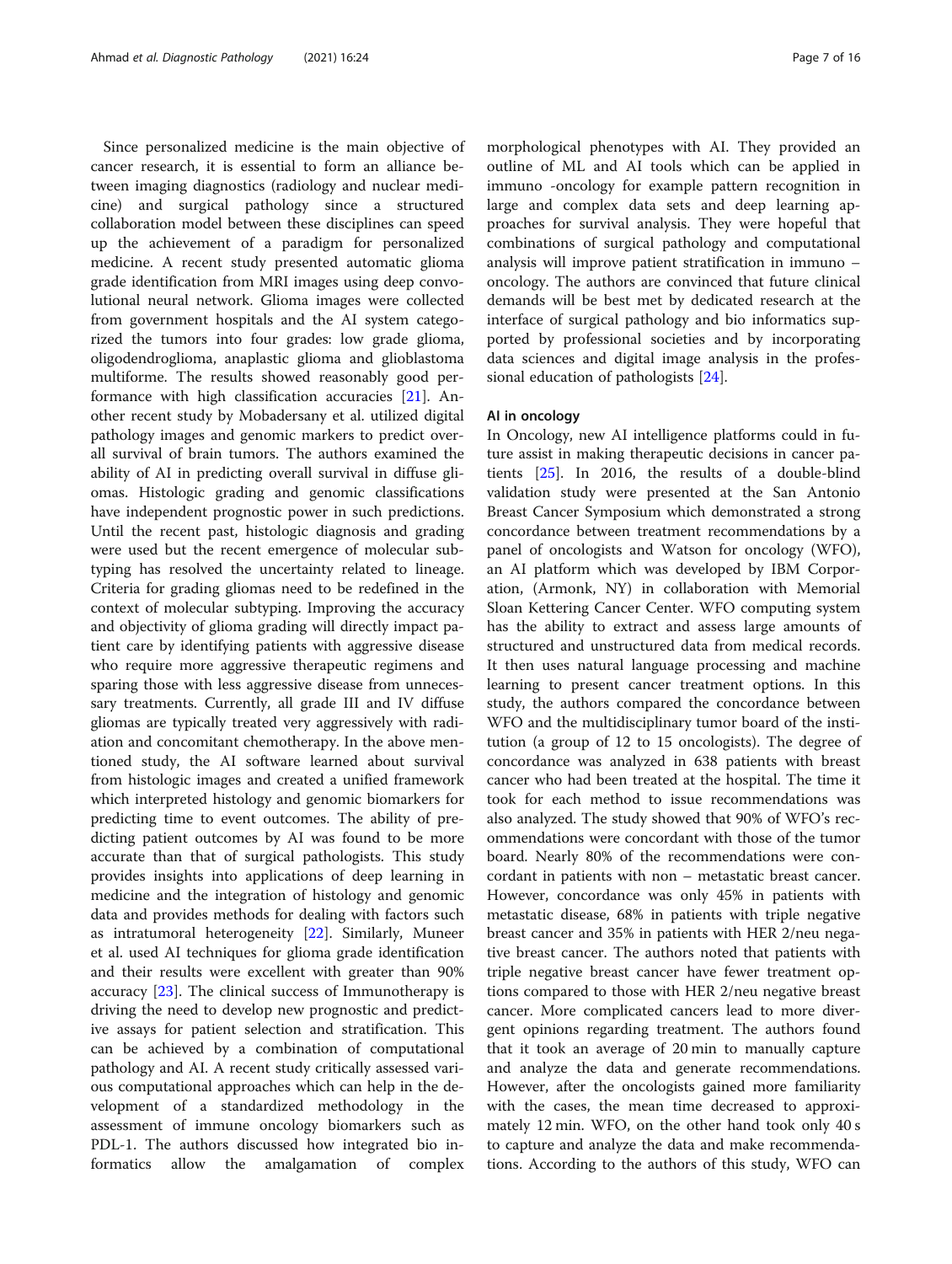provide treatment recommendations not only for patients with breast cancer but also for those with lung and colorectal cancer. The lead author's institution in India recently adopted the WFO system to support oncologists in making quality, evidence based treatment decisions in cancer patients. The study however cautioned that though AI is a helpful step toward personalized medicine, it can only complement the physician's work, not replace it. This is because when dealing with humans, many factors such as the context and preference of each patient, the patient-physician relationship, human touch and empathy are present which cannot be addressed by a machine [\[26](#page-15-0)].

Liu et al. in 2018 published a feasibility study using WFO to assess its ability to make treatment recommendations in Chinese patients with lung cancer. In the authors' own words, "WFO is an outstanding representative AI in the medical field, and it can provide to cancer patients prompt treatment recommendations comparable with ones made by expert oncologists". WFO is increasingly being used in China. The authors selected all lung cancer patients who were hospitalized and received antitumor treatment for the first time at their hospital. They used WFO to make treatment recommendations for their patients and then compared these recommendations to those made by (or treatment regimens administered by) their expert multi-disciplinary team. Almost 66% recommendations made by WFO were consistent with the recommendations made by the oncology experts. They concluded that though WFO recommendations were consistent with the experts in the majority of cases, they were still inconsistent in a significantly high proportion of cases and thus, WFO could not currently replace oncologists. They asserted that WFO can improve the efficiency of clinical work by providing assistance to doctors but it needs to learn the regional, ethnic characteristics of patients to improve its assistive ability [\[27\]](#page-15-0).

# AI in surgical pathology: its potential and promise, difficulties and obstacles, current applications and future directions

More than a decade ago, a number of articles described in detail the steps by which AI could be applied for routine tissue based diagnosis using 'virtual slides' or in other words the presentation of microscopic images as a whole in a digital matrix. These steps include the measurement of individual image quality and its correction if unsatisfactory, development of a pixel based diagnostic algorithm and its application in diagnosis and classification and feedback to order additional information. Examples include virtual Immunohistochemical slides, automated image classification, detection of relevant image information, and supervision by pathologists. These early studies hoped that pathologists will no longer be primary "water carriers" but will work as supervisors at a "higher level" and AI will allow them more time to concentrate on difficult cases for the benefit of their patients. Even in 2009, virtual slides were already in use for teaching and continuous education and first attempts to introduce them into routine work had begun. At that time the implementation of a complete connected AI supported system was in its childhood [[28\]](#page-15-0).

Advances in the quality of whole –slide images have set the stage for the clinical use of digital images in surgical pathology. Along with advances in computer image analysis, this raises the possibility for computer assisted diagnostics in pathology to improve histopathologic interpretation and clinical care.

Pathology was late to adopt digital imaging and computer assisted diagnostic technologies. This is partly due to practical and financial obstacles. It needs to be understood that unlike radiology, many of the practical benefits cannot be achieved with pathology digitization. A surgical pathology workflow that includes digital pathology will not reduce or remove the need to produce and ultimately store glass slides. Instead of any reductions, digital pathology will require additional workflows, personnel, equipment and importantly storage of data (it is estimated that digital pathology images constitute at least ten times larger files than radiology images) all on top of an already financially and operationally stressed health care system. Digital pathology will definitely bring some advantages especially in areas such as rapid teleconsultations with experts, quality and safety etc. Thus, proof of definite clinical value will be essential for widespread adoption of digital pathology. Given that digital pathology is likely to be costlier. AI in pathology will need to demonstrate improved efficiency, quality and safety  $[4, 6]$  $[4, 6]$  $[4, 6]$  $[4, 6]$ .

A major challenge to the deployment of digital pathology was recently addressed. In April 2019, Philips received FDA clearance for a Pathology Solution to be used for primary pathology diagnostics. This device is used for scanning glass pathology slides and for reviewing these slides on computer monitors. This Pathology Solution has already been established as a predicate device that could pave the way for a host of other FDA approved whole-slide scanners for primary diagnostics to become available in the coming years. Thus, the expanding role of AI in health care, the reduced costs of digital data and the availability of usable digital images are now in alignment for digital pathology to succeed [\[6](#page-14-0)].

Telepathology is defined as the practice of routine pathology using telecommunication links to enable the electronic transmission of digital pathology images. It can be used for remotely rendering primary diagnoses, second opinion consultations, quality assurance, education and research. Until recently the use of telepathology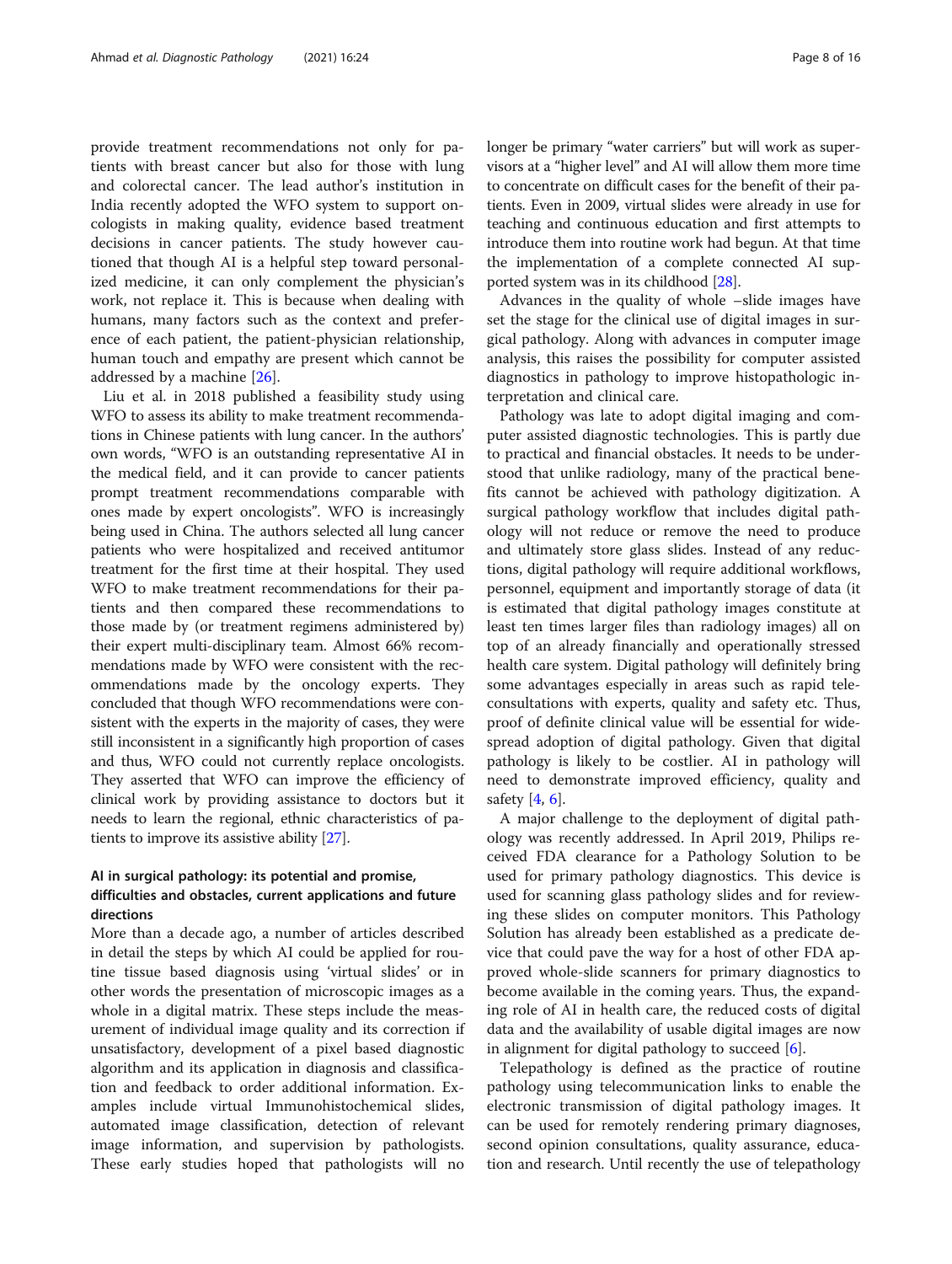in clinical patient care was limited mostly to large academic institutions. In addition to prohibitive costs and legal and regulatory issues technological problems, lack of universal standards and most importantly resistance from pathologists slowed its widespread use. The adoption of telepathology practice is likely to expand in order the meet the increased demands for subspecialist consultation, and as technology advances, to improve diagnostic accuracy and work flow [\[29](#page-15-0)].

There are five main categories of digital or (tele) pathology i.e. static, dynamic, robotic, whole slide imaging (WSI) and hybrid methods. Telepathology systems from any of these categories can be used and have been found to provide timely and accurate diagnoses similar to conventional microscopy. It is important that these systems meet clinical needs and are validated for the intended use. The decision to purchase a particular system will depend on the clinical application, specific needs and budget of the laboratory as well as the personal preferences of the telepathologists involved [\[30](#page-15-0)].

In addition, the recent development of tissue clearing technology introduces the possibility of 3D pathology which allows for the collection of the 3D context of tissue and would contribute to increased accuracy of automatic pathological diagnosis by machine learning [[31](#page-15-0)].

Automated analysis of histological slides is now possible through WSI scanners which can acquire and store slides in the form of digital images. This scanning associated with deep learning algorithms allows recognition of lesions through automatic recognition of regions of interest previously validated by the pathologist. These computers aided diagnostic techniques have already been tested in breast pathology and dermatopathology [\[32\]](#page-15-0).

A 2016 study tested techniques for preprocessing of free-text breast cancer pathology reports with the aim of facilitating the extraction of information relevant to cancer morphology, grading and staging. These techniques included using freely available software to classify the reports as semi-structured or unstructured based on their general layout, and using an open source language engineering framework to predict parts of the report text which contained information relevant to the cancer. The results showed that it was possible to predict the layout of reports and that the accuracy of prediction as to which segments of a report contained relevant certain information was sensitive to the report layout and the type of information sought [[33](#page-15-0)].

The digital revolution is transforming the practice of diagnostic surgical pathology by integrating image analysis and machine learning into routine surgical pathology. Thus a clear need is being felt for a robust and evidence based framework in which to develop these new tools in a collaborative manner that meet regulatory approval. A number of regulatory steps have been approved and implemented by the FDA in the United States and the NCRI Cellular Molecular Pathology (CM-Path) initiative and the British In Vitro Diagnostic Association (BIVDA) in the United Kingdom. These bodies have set out a road map to help academia, industry and clinicians develop new software tools to the point of approved clinical use. A 2019 study compared two commonly used CNNs in surgical pathology because it is often assumed that the quality and format of the training image as well as the number of training images in different convolutional networks impacts the accuracy of diagnosis. The authors photographed 30 hematoxylin and eosin (H&E) stained slides with normal tissue or carcinoma from breast, colon and prostate generating 3000 partially overlapping images (1000 per tissue type). They found that the images from the two convolutional networks were similar in their accuracy and large numbers of unique H&E stained slides were not required for training optimal ML models in diagnostic surgical pathology. The authors reinforced the need for an evidence based approach by comparing different ML models in order to achieve the best practices for histopathological ML ensuring an accurate diagnosis [\[34](#page-15-0), [35](#page-15-0)]. Added value of quantitative AI in pathology includes the confirmation of equivocal findings noted by a pathologist, increasing sensitivity of feature detection, improving efficiency etc.

#### Role of AI in surgical pathology in poor countries

Many authorities believe that there is no denying that quantitative AI is part of the future of pathology. However, the significant cost issues involved may be currently prohibitive for poor, developing countries. In these countries, the focus on 'telepathology' as a possible solution will be inadequate. Incorporating AI in telepathology can provide temporary solutions until requisite financing schemes are implemented. AI is especially applicable to surgical pathology because diagnosis depends on pattern recognition which is a useful quality for digital applications that depend on machine learning. AI has the potential to create online data repositories that can be used for the diagnosis of pathological specimens (e. g breast cancer) worldwide, greatly reducing human and infrastructural resource burden. A recent study showed that machine learning algorithms achieved potentially faster and more accurate diagnoses than 11 pathologists in a simulated setting. It is obvious that incorporation of AI in telepathology will demand high resources and entail heavy costs. These issues could be directly addressed if value is clearly demonstrated and results in government and third-party payers investing in reimbursement strategies for its use in pathology. The recognition of AI as part of reimbursement strategies that reward value-based care would provide important incentives to develop and implement validated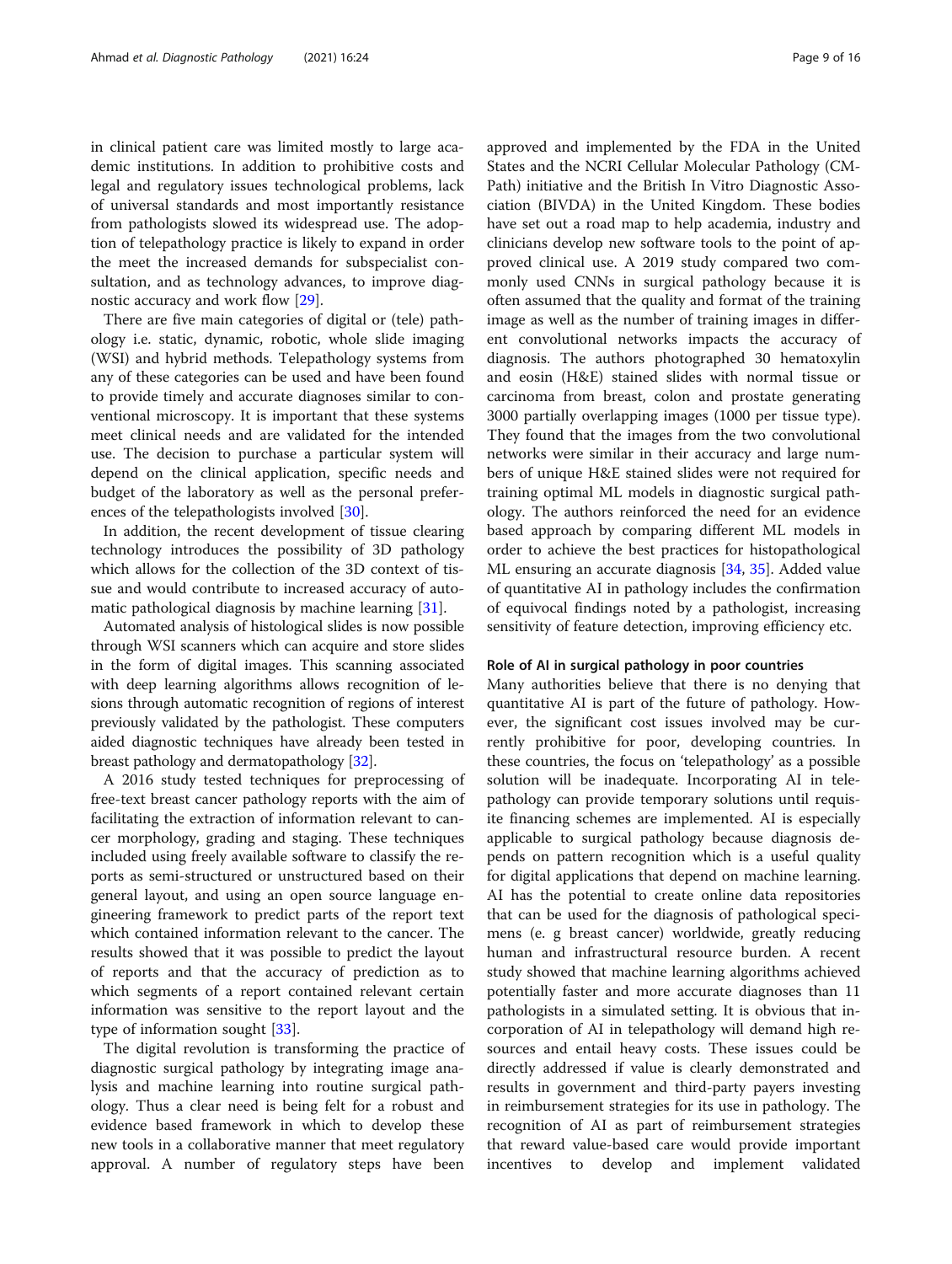algorithms. In developed western countries, the private sector is showing interest in investing in AI and other new technologies in healthcare. AI incorporation in pathology should be explored as a bold and creative idea in developing countries to motivate investment by private sector. The global efforts currently going on towards developing sustainable pathology and laboratory medicine services in low and middle income countries should include AI in pathology especially surgical pathology [[29,](#page-15-0) [30,](#page-15-0) [34](#page-15-0), [36](#page-15-0)].

However, other authorities disagree, at least in the context of surgical pathology. Some believe that although AI will play some role in diagnosis in the future, it could actually detract attention from proven, basic investments that are necessary to provide access to pathology and laboratory medicine services in low and middle income countries (LMICs). They argue that the use of AI in surgical pathology is still in its infancy and its ability to generate accurate diagnoses is yet to be proven. They believe that AI in telepathology will only be implemented in LMICs if it has first been successfully implemented in high income countries (HICs) where currently its role in day to day patient care remains unclear. These authors further argue that although telepathology could be used within integrated, tiered laboratory networks in LMICs, with slides prepared and scanned in lower levels and transferred to higher levels within the network for interpretation and consultation, telepathology relies on access to technology that is neither affordable nor practical in these countries. Most LMICs even lack the capacity to generate the slides needed as a prerequisite for telepathology and do not have access to these integrated networks. Even if it was affordable and possible to develop histopathology services, implement telepathology systems and transmit images taken in LMICs to pathologists in HICs as a temporary solution, there are insufficient numbers of pathologists in HICs to interpret images for large numbers of patients even in their own countries [[37](#page-15-0)].

Will AI replace microscopes and pathologists? Notwithstanding the many difficulties and obstacles, it is now widely accepted that the use of AI will transform clinical practice over the next decade and some authors believe that an early impact of this will likely be the integration of image analysis and ML into routine surgical pathology. With a digital revolution transforming the reporting practice of diagnostic surgical pathology, a proliferation of image analysis software tools has resulted worldwide. This has ignited a hot debate among pathologists whether with increasing availability and refinement of image analysis software, surgical pathologists will ultimately be replaced by computer algorithms. In other words, will AI algorithms and computer programs replace pathologists and what therefore is the future of surgical pathologists? It is already widely accepted that AI algorithms "will be incredibly useful in medical research, diagnosis (and) complex treatment planning". Currently, there appear to be many hurdles to replacing human microscopists with computer algorithms. On the practical side, as discussed previously there are significant financial barriers and costs to incorporating slide scanners and computers into pathology workflow, although presumably hospitals would undertake these steps if it was proved that computer algorithms improve diagnostic accuracy or increase the efficiency of pathologists [[5,](#page-14-0) [38](#page-15-0)].

An especially important and interesting question is: will computer algorithms surpass humans in diagnostic abilities? Some authorities are skeptical and believe that notwithstanding the success of AI in radiology and cardiology, it is at present difficult to envision how AI can be integrated effectively into routine pathology practice. Pathology departments generate high resolution microscopy images which unlike radiology and cardiology do not correlate to equivalent standardized digital imaging formats and workflows. Images in pathology require a manual process of tissue biopsy, specimen preparation and staining before digitization. Currently, development of such state - of - the - art computer vision algorithms requires millions of training images. Although WSI which involves scanning the whole tissue on glass slides and digitizing the images is useful and allows many pathology slides to be analyzed efficiently within a relatively short period of time, the system nevertheless suffers from complications associated with acceptance, speed, the ability to digitize all types of tissues as well as issues of data resolution, storage and regulation. More importantly, establishing a whole slide image database of millions of images is currently not practical. Although there are research projects experimenting with digitized pathologic images, there is currently no standardized digital pathologic imaging workflow. Another problem is the size of data. It is currently impossible to directly feed whole slide images into algorithms because each one contains about 10GB of data. However newer studies have demonstrated a promising approach to circumvent this problem by dividing whole slide images into smaller patches and then training an algorithm to classify these patches into different categories. Once this is done, statistical summaries of patch diagnosis are fed into a machine learning algorithm to classify the entire image into a single diagnosis. Recent studies have shown that algorithms developed in this way are able to distinguish subtypes of non – small cell carcinoma of lung with an accuracy similar to that of expert pulmonary pathologists. In breast cancer, combining the predictions of human pathologists and algorithms led to an 85% decrease in human error in detecting metastatic breast cancer [[5,](#page-14-0) [39](#page-15-0)–[41\]](#page-15-0).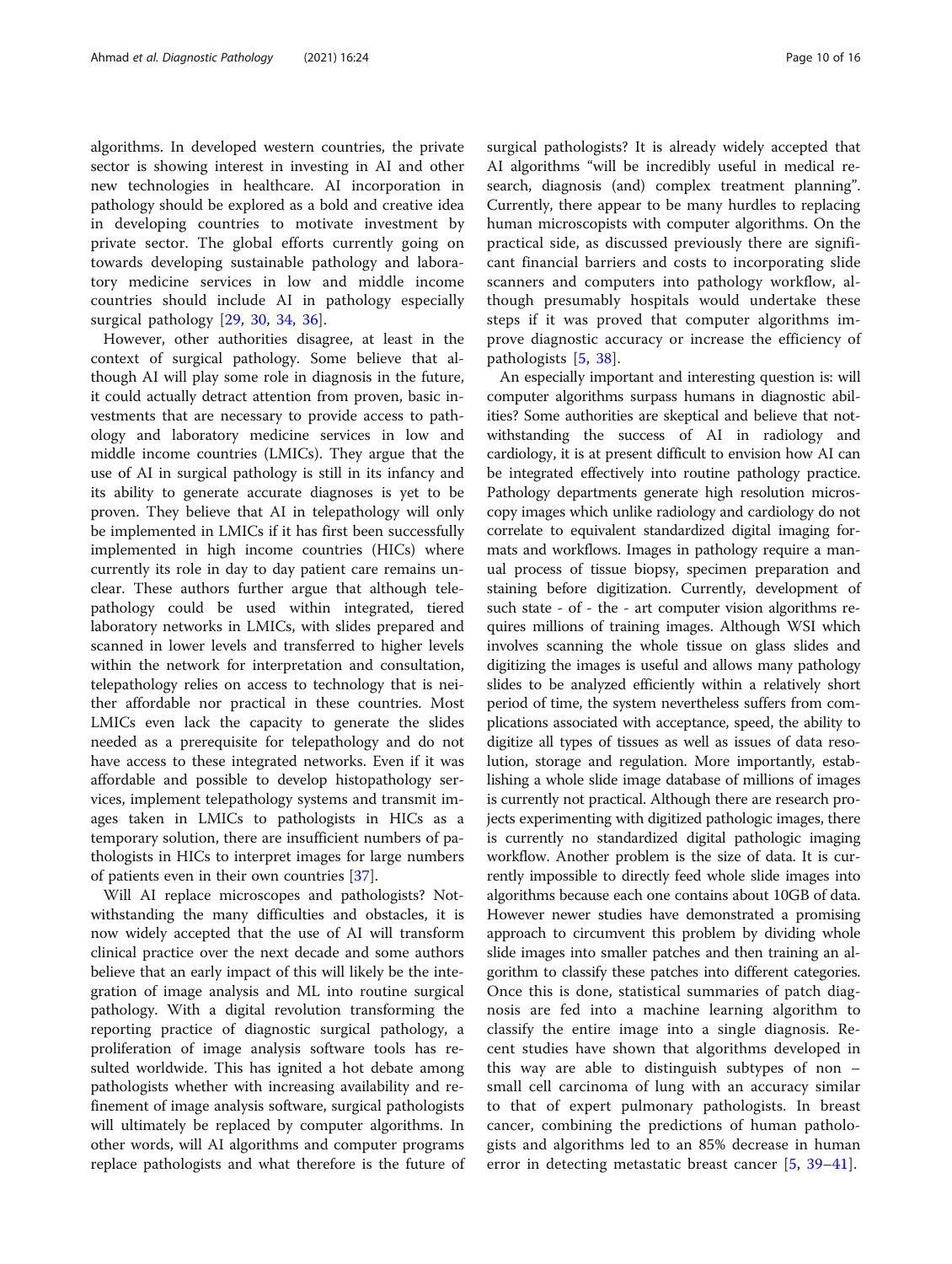In 2017, FDA approved the first WSI system which may encourage the pathology community to begin standardizing and using digitization on a larger scale thereby streamlining the exchange of information. The multidimensional nature of radiology or cardiology images allows them to be viewed on a 2 or 3 or 4 dimensional plane which provides rich information via AI pattern recognition. On the other hand, pathology images are digitized for 2 dimensional imaging of the sample which does not provide as much information as it would on a 3 or 4 dimensional plane. Currently, in the absence of standardized pathologic imaging workflow, the exchange and translation of information to other information systems, physicians and health systems is very difficult. Large centralized image archives of digitized pathologic images are not accessible compared to other medical imaging archives creating additional obstacles to the successful integration of AI into pathology practice. The development of such large centralized image archives or databases will require immense capital investment which may not be feasible for smaller hospitals. Thus even assuming that high speed AI algorithms can be developed to accurately detect and diagnose digitized pathology images, the gain in productivity from automation may be low in the face of the immense financial costs involved. One viable solution to this problem may be pathologic imaging management in the cloud computing environment provided adequate security privacy issue safeguards are ensured and the speed of image transfer over the internet is sufficient. If these are successful and a standardized digital imaging infrastructure in pathology is established, it will allow AI to become a powerful asset to pathologists who seek to better bridge the gap between research and patient care. In the near future, it is likely that technological advances like highly efficient automated whole slide scanner systems, innovative AI platforms, and pathologist friendly image annotation and analysis systems will become increasingly prominent in the daily professional lives of pathologists [\[5\]](#page-14-0).

Many authors now predict that computers will become increasingly integrated into the pathology work flow and will especially be useful when they can improve accuracy in answering questions which are difficult for pathologists. It is predicted that computer programs i will be able to count mitotic figures or quantitatively grade immunohistochemistry stains more accurately than pathologists and could identify regions of interest in cytopathology slides thus reducing the time a pathologist would need to spend in screening. Some authors also predict that, over time, as computers gain more and more discriminatory abilities, they will reduce the amount of time it takes for pathologists to render diagnoses and in the process reduce the demand for pathologists as microscopists potentially enabling pathologists to focus their cognitive resources on higher level

diagnostic and consultative tasks such as integrating molecular, morphologic and clinical information to assist in treatment and clinical management decisions for individual patients, in other words on personalized care. It is predicted that digital pathology, WSI and AI will be synergistic technologies to human cognition. The question of "human versus computer" is already being refined to "human versus human with computer". It is believed that AI will enable pathologists to focus more on higher level cognitive tasks by performing the repetitive detailed tasks which require accuracy and speed and which humans find mind-numbing and consequently error prone. Pathologic diagnosis is considered to be a wellthought-out cognitive opinion, benefiting from the pathologists' training and experience and subject to their biases. It is argued that the professional value of pathologists comes from their ability to give the most appropriate (even if not the most perfect) opinion in the clinical context and that human pathologists constantly recalibrate their diagnosis based on even small but significant bits of clinical and patient specific information provided through physician notes, pathology reports, verbal or written communications with clinicians etc. It is believed by many authors that a person working in partnership with an information resource is better than that same person unassisted. In other words, they favor "human versus human with computer" rather than "human versus computer". They believe that a sunny era of AI assistance in pathology is on the horizon and do not believe in dark clouds of AI competition replacing pathologists. However, at the same time, they are realistic enough to recognize that eventually even the cognitive lead of human pathologists will narrow as new and better AI products emerge. Currently the whole frame work of AI, digital pathology and WSI depends on financial factors and remains undefined. It may, ironically, depend on human ability to overcome financial, technological and regulatory obstacles [[42,](#page-15-0) [43\]](#page-15-0).

Education of pathologists will be the greatest challenge and will require the longest times. AI methods will need to be integrated into all pathology training programs. Future generations of pathologists will need to be comfortable using digital images and other data in combination with computer algorithms in their daily practice. Optimistically, 5 to 10 years will be required to build such a work force even in developed countries and that too only if the process begins now. Many believe that AI may be just what pathology has been waiting for. While still requiring evaluation within a normal surgical pathology workflow, deep learning has the opportunity to assist pathologists by improving the efficiency of their work, standardizing quality and providing better prognostic information. Like in the case of immunohistochemistry and molecular diagnostics, there is little risk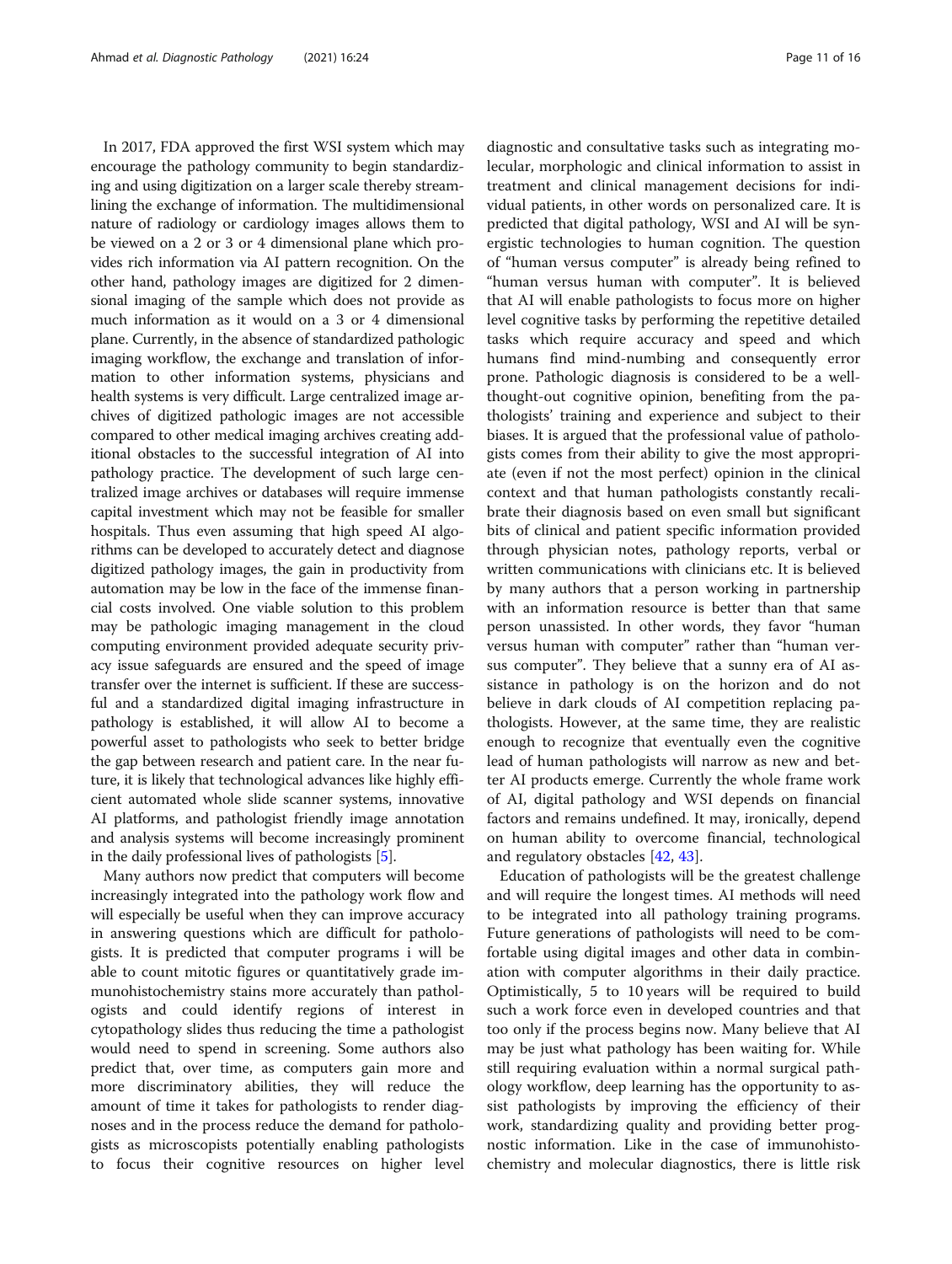of pathologists being replaced. Although their workflow will likely change, their contribution to patient care will continue to be critically important. The diagnostic process is too complicated and diverse to be trusted to hard-wired algorithms alone. It is hoped that AI and human pathologists will be natural cooperators, not natural competitors. Thus, it appears AI will not replace the microscopist or take over pathology anytime soon. The hypothesis that intuition and creativity combined with the raw computing of AI heralds an age where well designed and executed AI algorithms will solve complex problems and replace the microscopist are not true. The microscope will probably be around for a long time. However, AI will likely play an increasingly important role in diagnostic microscopy. In the words of Granter et al., "winter may be coming but hopefully it will be gentle and mild." [[6,](#page-14-0) [38,](#page-15-0) [42\]](#page-15-0).

## Current applications of AI in pathology

Let us now examine various examples of application of AI in practical surgical pathology especially in cancers and its impact on patient care.

As far back in 2007, Wild et al. used AI to predict the risk of progression to muscle invasion in non-muscle invasive bladder cancers. They integrated urinary bladder cancer arrays with artificial neural networks for this purpose. Although the recurrence rate of non-invasive bladder cancer is high, the majority of tumors are indolent and can be managed by endoscopic means alone. On the other hand, the prognosis of muscle invasion in bladder cancer is poor and radical treatment is required if cure is to be obtained. The authors developed a predictive panel of 11 genes to identify tumor progression. They found that the combination of genes analyzed using artificial neural networks was able to significantly stratify risk of tumor progression which was very difficult to identify by clinicopathological means [\[44](#page-15-0)].

In lung cancer, computational analysis of histological images using AI is now being increasingly applied in order to improve the diagnostic accuracy. Tumor phenotype usually reflects the overall effect of molecular alterations on the behavior of cancer cells and provides a practical visual reading of the aggressiveness of the tumor. However, in some cases, the human evaluation of histological images is subjective and lacks reproducibility. AI is now being increasingly used in routine clinical practice for the optimization of histological and cytological classification, prognostic prediction and genomic profiling of patients with lung cancer. However, there are still several challenges which need to be addressed for successful utilization of AI in the accurate diagnosis and prognostication of lung cancer [\[45\]](#page-15-0).

Histopathological assessment of lung cancer slides is usually accurate in reaching a correct diagnosis. However, the prediction of prognosis is not very accurate. In a 2016 study, Yu et al. used fully automated microscopic pathology image factors to predict the prognosis of nonsmall cell lung cancer. They obtained 2186 H&E stained whole slide images of lung adenocarcinoma and squamous cell carcinoma patients from The Cancer Genome Atlas (TCGA) and an additional 294 histological images from Stanford Tissue Array (STA) database. From these images, they extracted 9879 quantitative image features and selected the top features by using regularized machine learning methods. They were able to distinguish short term survivors from long term survivors in patients with stage I adenocarcinoma and squamous cell carcinoma and showed that automatically derived image features can predict the prognosis of lung cancer patients accurately. Their findings were statistically significant. The authors are confident that their methods are extensible to histopathology images of cancers from other organs [[39](#page-15-0)].

In a 2018 study, Kumar et al. built an automatic informatics methodology capable of identifying statistically significant associations between clinical findings of nonsmall cell lung cancers (NSCLC) in unstructured texts of patient pathology reports and the various clinically actionable genetic mutations identified from next generation sequencing (NGS) in NSCLC (EGFR, KRAS, BRAF and PIK3CA). Their findings were statistically significant ( $p$ -value < 0.05) and showed associations to mutations in specific genes which were consistent with published literature. Like Yu et al., Kumar et al. were also confident that their approach is extensible to other cancers and provide the first steps toward understanding the role of genetic mutations in the development and treatment of different types of cancer [[40\]](#page-15-0).

Considerable work utilizing AI has already been done in breast cancer pathology. In breast cancer, the most common malignancy in women worldwide, earlier diagnosis and better adjuvant therapy have substantially improved patient outcome in recent decades. Although pathological diagnosis has proved to be instrumental in guiding breast cancer treatment, new challenges have emerged as increased understanding of breast cancer in the last few years has revealed its complex nature. As patient demand for personalized breast cancer therapy grows, there is an urgent need for more precise biomarker assessment and more accurate histologic diagnosis to make better therapy decisions. The digitization of pathology data has opened the door to faster, more reproducible and more precise diagnosis through computerized image analysis. Software to assist diagnostic breast pathology through image processing techniques have been around for years. But recent breakthroughs in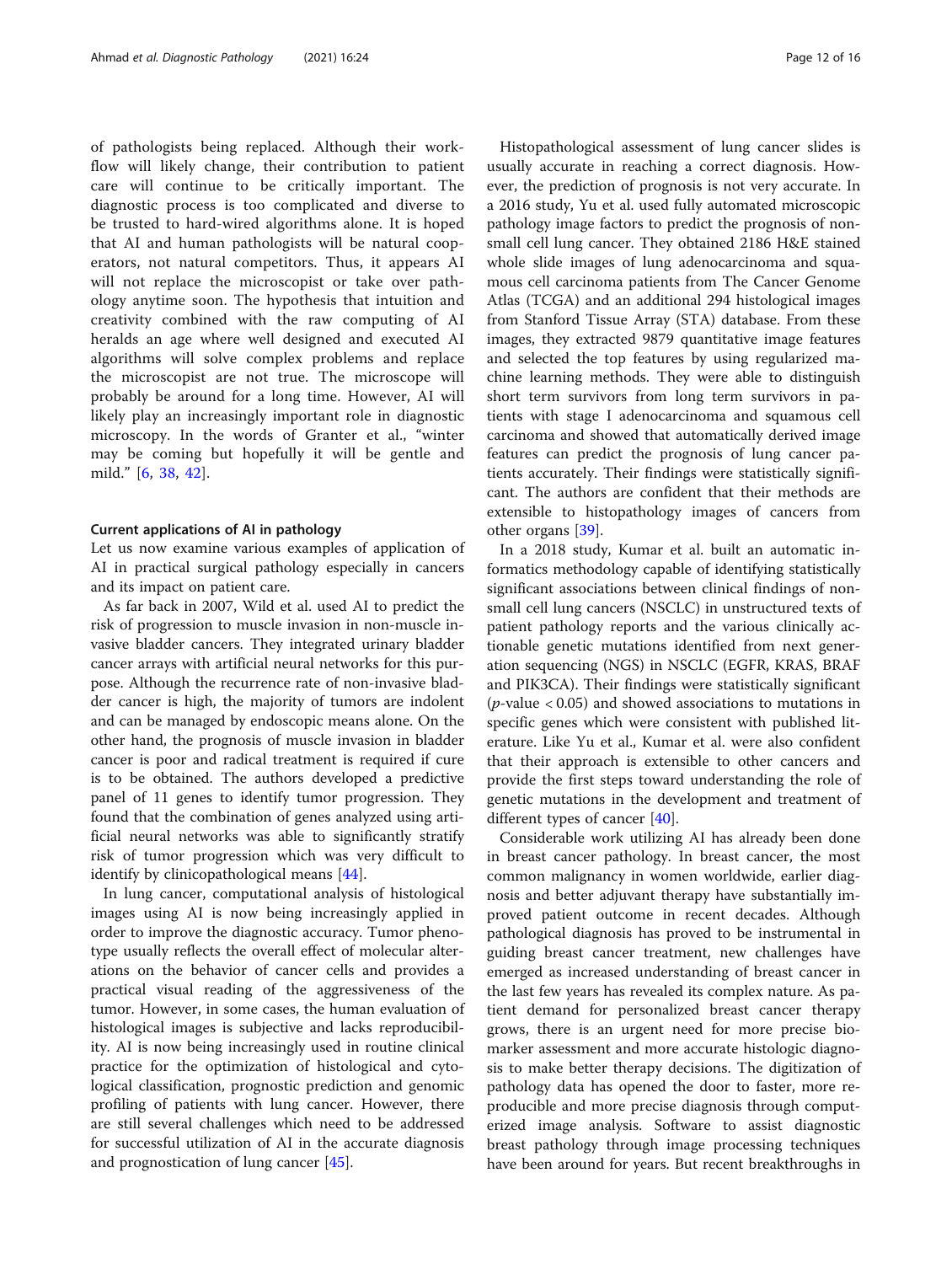AI promise to fundamentally change the way breast cancer is detected and treated in the near future [\[46](#page-15-0)].

Nodal metastasis of breast cancer, or any other cancer for that matter, influences therapy decisions. Identification of tumor cells in lymph nodes can be laborious and error prone especially for small tumor foci. Steiner et al. developed a deep learning algorithm for the detection of breast cancer metastases in lymph nodes. In this study, six pathologists reviewed 70 digitized slides from lymph node sections unassisted and assisted by algorithms. In the assisted mode, the deep learning algorithm was used to identify and outline regions with high likelihood of containing tumor. Algorithm assisted pathologists demonstrated higher accuracy than either the algorithm or the pathologist alone. In particular, algorithm assistance significantly increased the sensitivity of detection for micro metastases (91% vs 83%,  $p$ -value = 0.02). Average review time per image was also significantly shorter with assistance than without assistance for both micro metastases and negative images ( $p$ -value = 0.002 and 0.018 respectively). The pathologists were asked to provide a numeric score regarding the difficulty of each image classification. On the basis of this score, pathologists considered the image review of micro metastases to be significantly easier when interpreted with assistance (pvalue = 0.0005). This study demonstrates the potential of a deep learning algorithm to improve pathologist accuracy and efficiency in a digital pathology workflow [\[47](#page-15-0)].

In a 2017 study, Yala et al. developed a machine learning model to extract pertinent tumor characteristics from breast pathology reports which enabled them to create a large database. Their system was trained to extract 20 separate categories of information. They trained their system from two data sets which consisted of 6295 and 10,841 manually attenuated reports. It is important to note that extracting information manually from electronic medical records is a time-consuming and expensive process. The authors tested the accuracy of their model on 500 reports that did not overlap with the training set. The model achieved accuracy of 90% for correctly parsing all carcinoma and atypia categories for a given patient. The average accuracy for individual categories was 97%. Using this classifier, they created a database of 91,505 breast pathology reports from which information was extracted. They also developed a user – friendly interface to the data base that allows physicians to easily identify patients with target characteristics. The authors believe that their model has the potential to reduce the effort required for analyzing large amounts of data from medical records and to minimize the cost and time required to extract scientific information from these data [[48\]](#page-15-0).

In a 2018 study, Bychkov et al. developed and trained a deep learning network to predict outcome of colorectal

cancer based on images of tumor tissue samples. They evaluated a set of digitized H&E stained tumor tissue microarray (TMA) samples from 420 colorectal cancer patients with known clinicopathological and outcome data. Their results showed that deep learning based outcome prediction with only small tissue areas as input outperformed visual histological assessment performed by human experts in stratification of patients into low risk and high risk categories. They suggested that state –of-the-art deep learning techniques can extract more prognostic information from the tissue morphology of colorectal cancer than an experienced human observer [[49](#page-15-0)].

Yoshida et al. in a 2018 study evaluated the classification accuracy of a newly developed e – Pathologist image analysis software in gastric biopsies. They obtained and stained 3062 consecutive gastric biopsy specimens and digitalized the specimen slides. Two experienced gastrointestinal pathologists evaluated each slide for histological diagnosis. The authors compared the three tier (positive for carcinoma or suspicion of carcinoma; caution for adenoma or suspicion of a neoplastic lesion; or negative for a neoplastic lesion) or two – tier (negative or positive) classification results of human pathologists with the e-Pathologist. Overall concordance rate was 55.6%. For negative specimens, concordance rate was 90.6% but for positive biopsy specimens, concordance rate was less than 50%. For the two tier classification, sensitivity and specificity were 89.5 and 50.7% respectively. The authors concluded that although there are limitations to the application of automated histopathological classification of gastric biopsy specimens in the clinical setting, the results show promise for the future [[50\]](#page-15-0).

The shortage of well – annotated pathology image data for training deep neural networks is currently a major issue because of the high costs involved. To overcome this, transfer learning techniques are generally used to reinforce the capacity of deep neural networks. In order to further boost the performance of the stateof-the-art deep neural networks and overcome the insufficiency of well annotated data, Qu et al. presented a novel stepwise fine tuning-based deep learning scheme for gastric pathology image classification. Their proposed scheme proved capable of making the deep neural network imitating the pathologist's professional observations and of acquiring pathology – related knowledge in advance but with very limited extra cost in data annotation. They conducted their experiments with both wellannotated gastric pathology data and the proposed target-correlative intermediate data on several state-ofthe art deep neural networks. Their results demonstrated the feasibility and superiority of their proposed scheme for boosting the classification performance [[51\]](#page-15-0).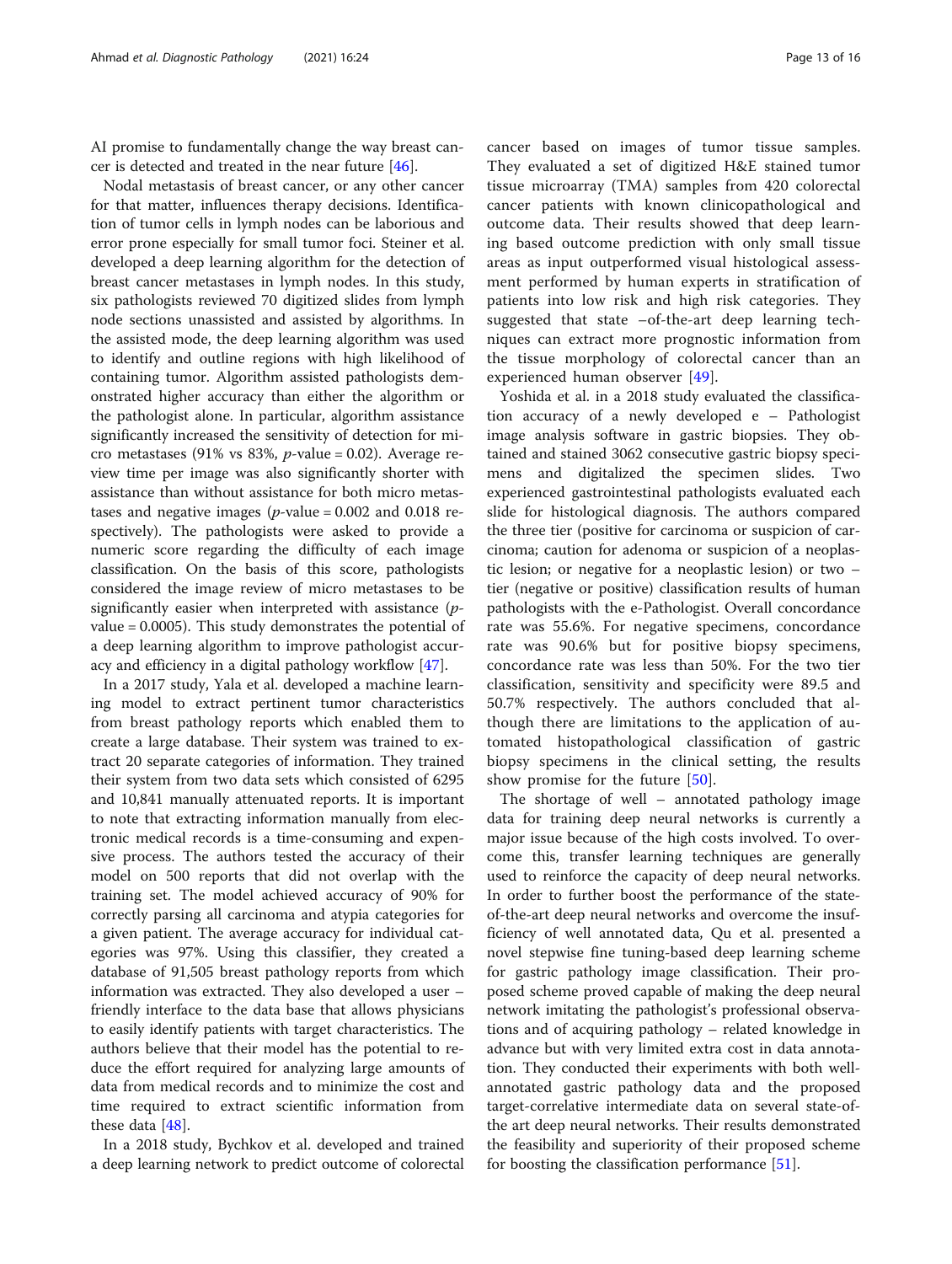A recent study by Liu et al. evaluated the application and clinical implementation of a state-of-the-art deeplearning-based AI algorithm. (Lymph Node Assistant or LYNA) for detection of metastatic breast cancer in sentinel lymph node biopsies. They obtained whole slide images from H&E stained lymph nodes from 399 patients (publicly available Camelyon 16 challenge data set). LYNA was developed by using 270 slides and evaluated on the remaining 129 slides. The findings were compared with 108 slides (86 blocks) from 20 patients obtained from an independent laboratory using a different scanner to measure reproducibility. LYNA achieved a slide-level area under the receiver operating characteristic (AUC) of 99% and a tumor level sensitivity of 91%. It was not affected by common histological artifacts such as poor staining, air bubbles or over fixation. The AI algorithm exhaustively evaluated every tissue patch on a slide and achieved higher tumor-level sensitivity than, and comparable slide-level performance to, pathologists. This study once again showed that AI algorithms may improve the pathologist's productivity and reduce the number of false negatives associated with morphologic detection of tumor cells. The authors provide a frame work to aid practicing pathologists in assessing AI algorithms for adoption into their workflow (akin to how a pathologist assesses immunohistochemistry results) [\[52](#page-15-0)].

An International contest was held recently to have a machine detect sentinel lymph node metastases of breast cancer. It was termed the CAMELYON 16 grand challenge (Cancer Metastases in Lymph Nodes Challenge) and different teams submitted deep learning algorithms for this purpose. The findings of AI algorithms were compared with those of a panel of 11 pathologists with varying degrees of expertise in breast pathology. Although the top algorithms performed better than the 11 pathologists when they were under time constraint, they did not perform differently from the pathologists when the latter had unlimited time. However, the fact that the algorithms detected nodal micro metastases at the same rate or better than pathologists was exciting. The fact that pathologists were able to do as well or even better than the algorithms when there were no time constraints is significant. The CAMELYON 16 challenge highlights a significant opportunity for AI in pathology, namely assisting pathologists with screening for lesions [\[53](#page-15-0)].

In surgery for laryngeal carcinoma, preservation of adjacent healthy tissue is very important. Thus, accurate and rapid intraoperative histology of laryngeal tissue is critical to achieve optimal surgical outcomes. Zhang et al. used deep-learning based Stimulating Raman Scattering (SRS) microscopy to provide accurate automated diagnosis of laryngeal squamous cell carcinoma on fresh surgical specimens without fixation, sectioning, staining or processing. The authors demonstrated near perfect concordance between SRS and standard histology evaluated by pathologists. Their deep learning based SRS classified 33 surgical specimens with 100% accuracy. The authors contended that SRS histology integrated with deep learning algorithms has the potential for providing rapid intraoperative diagnosis which could help in the surgical management of laryngeal carcinoma [[54](#page-15-0)].

Yadav et al. recently showed how AI is optimizing the detection and management of prostate cancer through integration of machine learning based identification of Gleason scores from pathology slides with genomics, imaging (especially MRI) and biomarkers [[55](#page-15-0)].

It is predicted that the laboratory of the future will be more highly automated and dominated by robotics and will be more connected to take advantage of the benefits of AI and the Internet of Things [[56\]](#page-15-0).

# Conclusion

AI, the theory and development of computer systems which can perform tasks which normally require human intelligence, is slowly becoming part of everyday modern life. Health care was slow to embrace AI but the pace of implementation has now picked up. Computer based decision support systems based on Machine Learning can perform complex tasks which are currently assigned to specialists. This has the potential to revolutionize medicine by increasing diagnostic accuracy, improving clinical workflow, decreasing costs of human resources and improving therapeutics. Growing interest in AI and machine learning in diverse industries including health care is mainly due to the rise of Deep Learning, a process through which AI recognizes patterns using various forms of neural networks which resemble the human brain and which are in turn based on the availability of big data repositories. The promise of AI in health care is to deliver improved quality and safety of care and to democratize expertise through use of mobile devices such as smart phones which can be deployed with algorithms and potentially be accessible universally at low cost anywhere in the world delivering vital diagnostic care. Health care is ripe for AI because it has rich data sets (big data) which are ideal for AI since computers require large data sets to learn. AI is thus fast becoming a major element in the health care landscape. AI algorithms will in the coming future play an important role in predicting cancer outcome and assisting in therapeutic decisions for cancer patients. In fields like radiology which has already embraced digital operations, an AI revolution is already in progress. Deep neural networks will be able to provide a synergistic combination of disciplines such as radiology, nuclear medicine and surgical pathology which will hopefully allow the achievement of a medical paradigm which recognizes that every human being is unique. Although pathology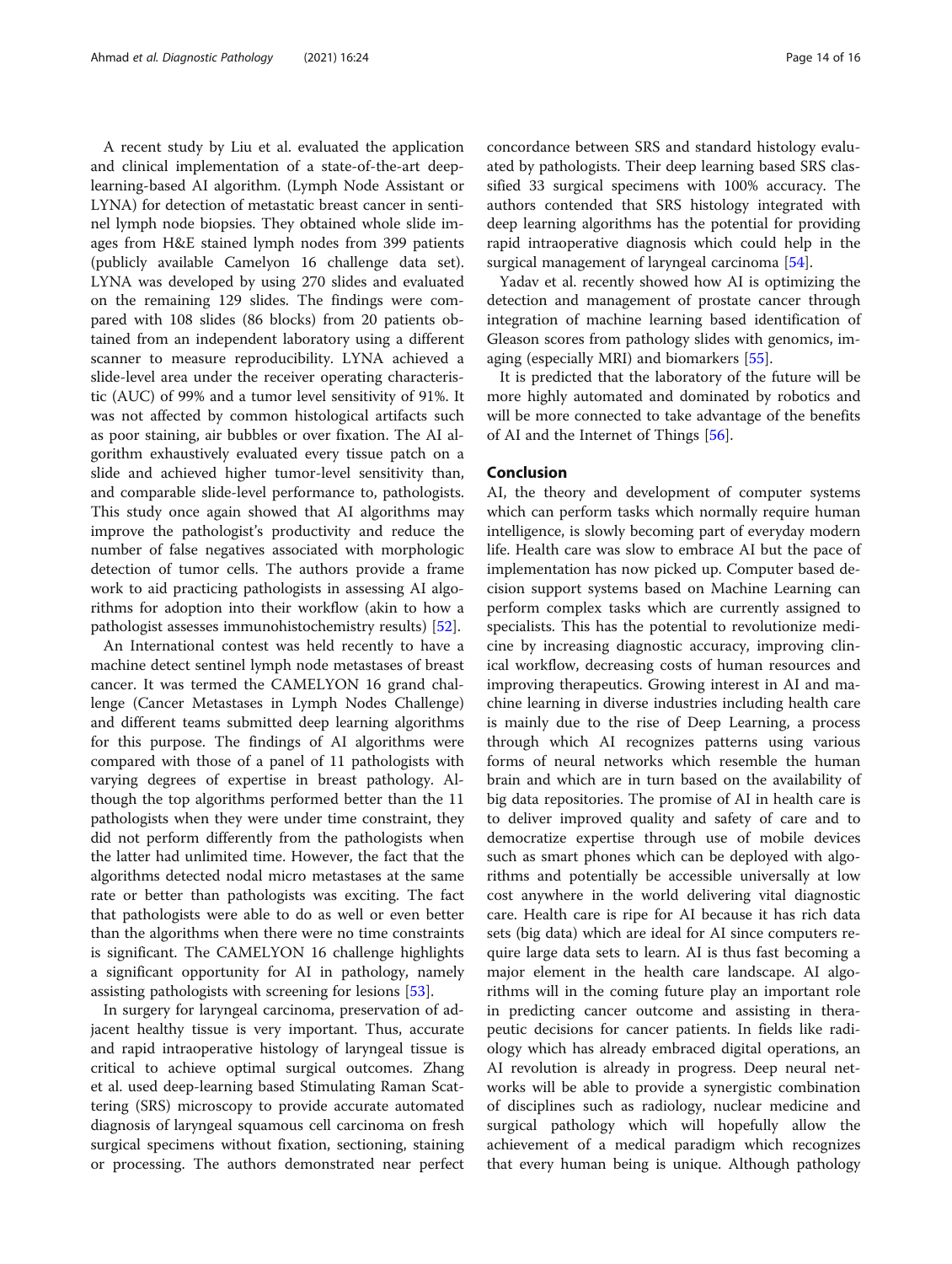<span id="page-14-0"></span>especially surgical pathology was late to adopt AI, mainly due to practical and financial obstacles, and will require resources for additional workflows, personnel, equipment, storage of data, the time is now ripe, with rapid development of new and better AI technology at lower cost (reduced costs of digital data and availability of digital images) for AI to succeed in surgical pathology. Various studies cited above demonstrate the increasingly effective role of AI in surgical pathology. By increasing speed and accuracy of diagnosis and by improving prognostication, use of AI is translating into better patient care. AI will, in the near future, not replace pathologists but by performing routine repetitive tasks quickly and accurately, allow pathologists to give time to more complex cognitive tasks and enable them to play a much greater and effective role in cancer prognosis and therapeutics. Thus pathologists need to embrace AI and derive benefit from it by training themselves. This will require considerable time as AI methods will need to be integrated into pathology training programs and pathologists will need to be comfortable using digital images and data with computer algorithms in their daily practice. With regulatory control also being established by government agencies in many countries such as US and UK, the reliability of AI and the trust of the general public will increase substantially and help in better care of patients which is the prime purpose of all efforts to improve medical technology. In this context, the synergistic collaboration between fields such as oncology, radio diagnostics and surgical pathology will play a major role. Financial barriers will need to be overcome especially for poor developing countries so that they can also benefit from improvements in AI application in medicine and pathology.

#### Abbreviations

AI: Artificial Intelligence; ML: Machine Learning; CNNs: Convoluted neural networks; IoT: Internet of Things; SCC: Squamous Cell Carcinoma,; ICU: Intensive care unit; OR: Operating room; CAD: Computer aided diagnosis; MRI: Magnetic Resonance Imaging; CT: Computed Tomography; WFO: Watson for oncology; WSI: Whole slide imaging; FDA: Food and Drug Administration; CM-Path: Cellular Molecular Pathology; BIVDA: British In Vitro Diagnostic Association; H&E: Hematoxylin and Eosin; LMIC: Low and middle income country; HIC: High income country; TCGA: The Cancer Genome Atlas; STA: Stanford Tissue Array; NSCLC: Non-small cell lung cancer; NGS: Next generation sequencing; TMA: Tissue microarray; LYNA: Lymph node assistant; SRS: Stimulating Raman Scattering.

#### Acknowledgements

Not applicable.

#### Authors' contributions

ZA, SR and MZ did the literature review and drafted the manuscript; JAG participated with the corresponding, reviewing, editing the drafted manuscript as per journal policy, and submission of the article. All authors participated in the design of the study. All authors read and approved the final manuscript.

#### Funding

No financial support was provided for this study.

#### Availability of data and materials

Data and materials of this work are available from the corresponding author on reasonable request.

# **Declarations**

Ethics approval and consent to participate

This is a review article and no procedures were performed.

#### Consent for publication

Not applicable.

#### Competing interests

It is declared that all authors have no conflict of interest.

#### Author details

<sup>1</sup>Department of Pathology and Laboratory Medicine, Aga Khan University Hospital, Karachi, Pakistan. <sup>2</sup>Department of Pathology and Clinical Laboratory French Medical Institute for Mothers and Children (FMIC), Kabul, Afghanistan.

#### Received: 9 November 2020 Accepted: 4 March 2021 Published online: 17 March 2021

#### References

- 1. Farnell DA, Huntsman D, Bashashati A. The coming 15 years in gynaecological pathology: digitisation, artificial intelligence, and new technologies. Histopathology. 2020;76(1):171–7. [https://doi.org/10.1111/](https://doi.org/10.1111/his.13991) [his.13991.](https://doi.org/10.1111/his.13991)
- 2. Goldenberg SL, Nir G, Salcudean SE. A new era: artificial intelligence and machine learning in prostate cancer. Nat Rev Urol. 2019;16(7):391–403. <https://doi.org/10.1038/s41585-019-0193-3>.
- 3. Bonanno E, Toschi N, Bombonati A, Muto P, Schillaci O. Imaging diagnostic and pathology in the Management of Oncological-Patients. Contrast Media Mol Imaging. 2019;2019:2513680.
- 4. Cohen S, Furie MB. Artificial intelligence and pathobiology join forces in the American journal of pathology. Am J Pathol. 2019;189(1):4–5. [https://doi.](https://doi.org/10.1016/j.ajpath.2018.11.002) [org/10.1016/j.ajpath.2018.11.002.](https://doi.org/10.1016/j.ajpath.2018.11.002)
- 5. Wong STC. Is pathology prepared for the adoption of artificial intelligence? Cancer Cytopathol. 2018;126(6):373–5. [https://doi.org/10.1002/cncy.21994.](https://doi.org/10.1002/cncy.21994)
- 6. Golden JA. Deep learning algorithms for detection of lymph node metastases from breast Cancer: helping artificial intelligence be seen. JAMA. 2017;318(22):2184–6. <https://doi.org/10.1001/jama.2017.14580>.
- 7. Ash JS, Berg M, Coiera E. Some unintended consequences of information technology in health care: the nature of patient care information systemrelated errors. J Am Med Inform Assoc. 2004;11(2):104–12. [https://doi.org/1](https://doi.org/10.1197/jamia.M1471) [0.1197/jamia.M1471.](https://doi.org/10.1197/jamia.M1471)
- 8. U.S food and Drug Administration. Digital Health Software Precertification (Pre-cert) Program. 2018. [https://www.fda.gov/medical-devices/digital-hea](https://www.fda.gov/medical-devices/digital-health-center-excellence/digital-health-software-precertification-pre-cert-program) [lth-center-excellence/digital-health-software-precertification-pre-cert-progra](https://www.fda.gov/medical-devices/digital-health-center-excellence/digital-health-software-precertification-pre-cert-program) [m.](https://www.fda.gov/medical-devices/digital-health-center-excellence/digital-health-software-precertification-pre-cert-program) Accessed 2 Aug 2018.
- 9. Yu KH, Kohane IS. Framing the challenges of artificial intelligence in medicine. BMJ Qual Saf. 2019;28(3):238–41. [https://doi.org/10.1136/bmjqs-2](https://doi.org/10.1136/bmjqs-2018-008551) [018-008551.](https://doi.org/10.1136/bmjqs-2018-008551)
- 10. Nakagawa K, Ishihara R, Aoyama K, Ohmori M, Nakahira H, et al. Classification for invasion depth of esophageal squamous cell carcinoma using a deep neural network compared with experienced endoscopists. Gastrointest Endosc. 2019;90(3):407–14. [https://doi.org/10.1016/j.gie.2019.](https://doi.org/10.1016/j.gie.2019.04.245) [04.245](https://doi.org/10.1016/j.gie.2019.04.245).
- 11. Horie Y, Yoshio T, Aoyama K, Yoshimizu S, Horiuchi Y, et al. Diagnostic outcomes of esophageal cancer by artificial intelligence using convolutional neural networks. Gastrointest Endosc. 2019;89(1):25–32. [https://doi.org/10.1](https://doi.org/10.1016/j.gie.2018.07.037) [016/j.gie.2018.07.037](https://doi.org/10.1016/j.gie.2018.07.037).
- 12. Hirasawa T, Aoyama K, Tanimoto T, Ishihara S, Shichijo S, et al. Application of artificial intelligence using a convolutional neural network for detecting gastric cancer in endoscopic images. Gastric Cancer. 2018;21(4):653–60. <https://doi.org/10.1007/s10120-018-0793-2>.
- 13. Esteva A, Kuprel B, Novoa RA, Ko J, Swetter SM, Blau HM, Thrun S. Dermatologist-level classification of skin cancer with deep neural networks. Nature. 2017;542(7639):115–8. [https://doi.org/10.1038/nature21056.](https://doi.org/10.1038/nature21056)
- 14. Pavlova O, Gilliet M, Hohl D. Digital pathology for the dermatologist. Rev Med Suisse. 2020;16(688):618–21.